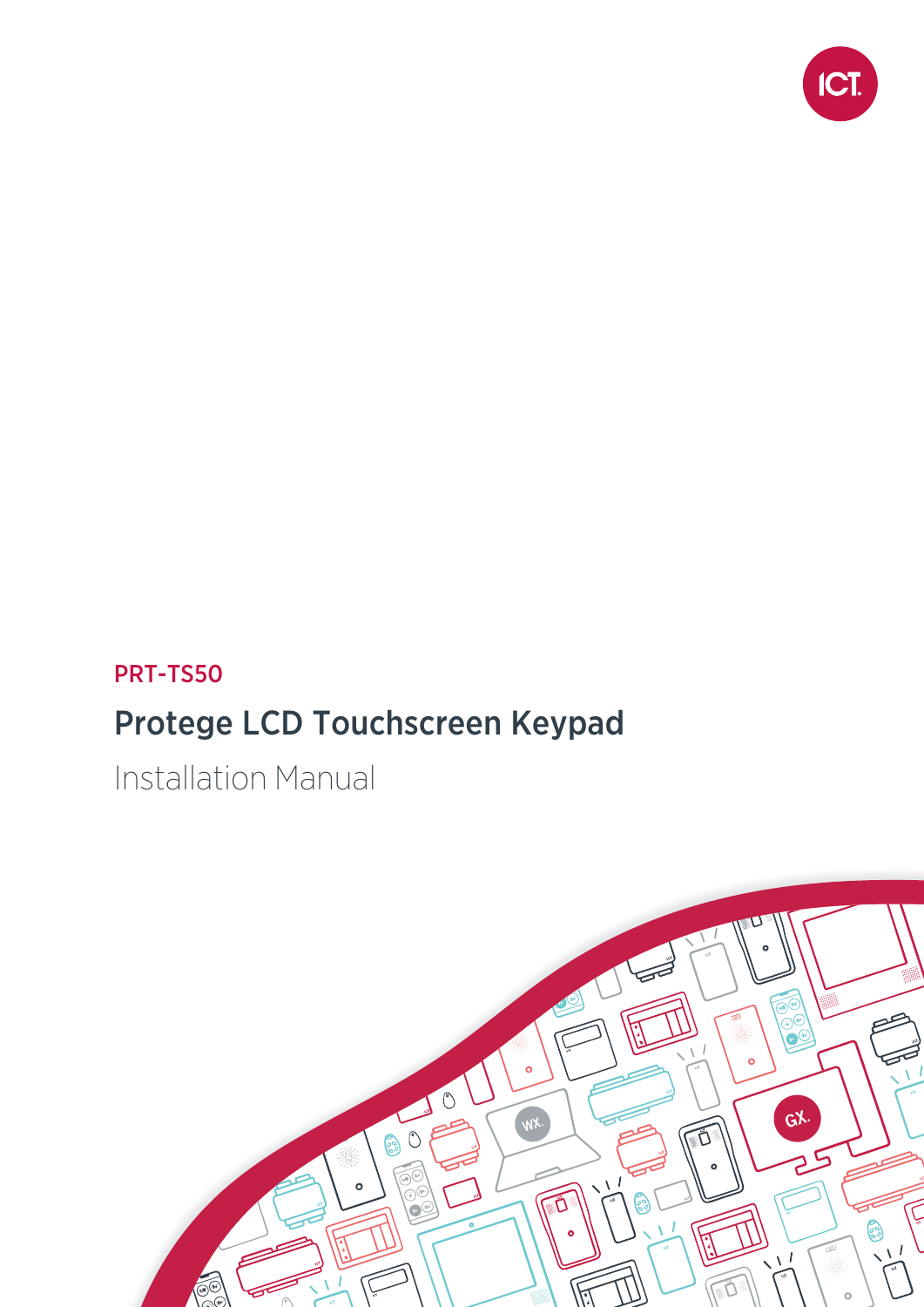The specifications and descriptions of products and services contained in this document were correct at the time of printing. Integrated Control Technology Limited reserves the right to change specifications or withdraw products without notice. No part of this document may be reproduced, photocopied, or transmitted in any form or by any means (electronic or mechanical), for any purpose, without the express written permission of Integrated Control Technology Limited. Designed and manufactured by Integrated Control Technology Limited, Protege® and the Protege® Logo are registered trademarks of Integrated Control Technology Limited. All other brand or product names are trademarks or registered trademarks of their respective holders.

Copyright © Integrated Control Technology Limited 2003-2021. All rights reserved.

Last Published: 08-Oct-21 2:04 PM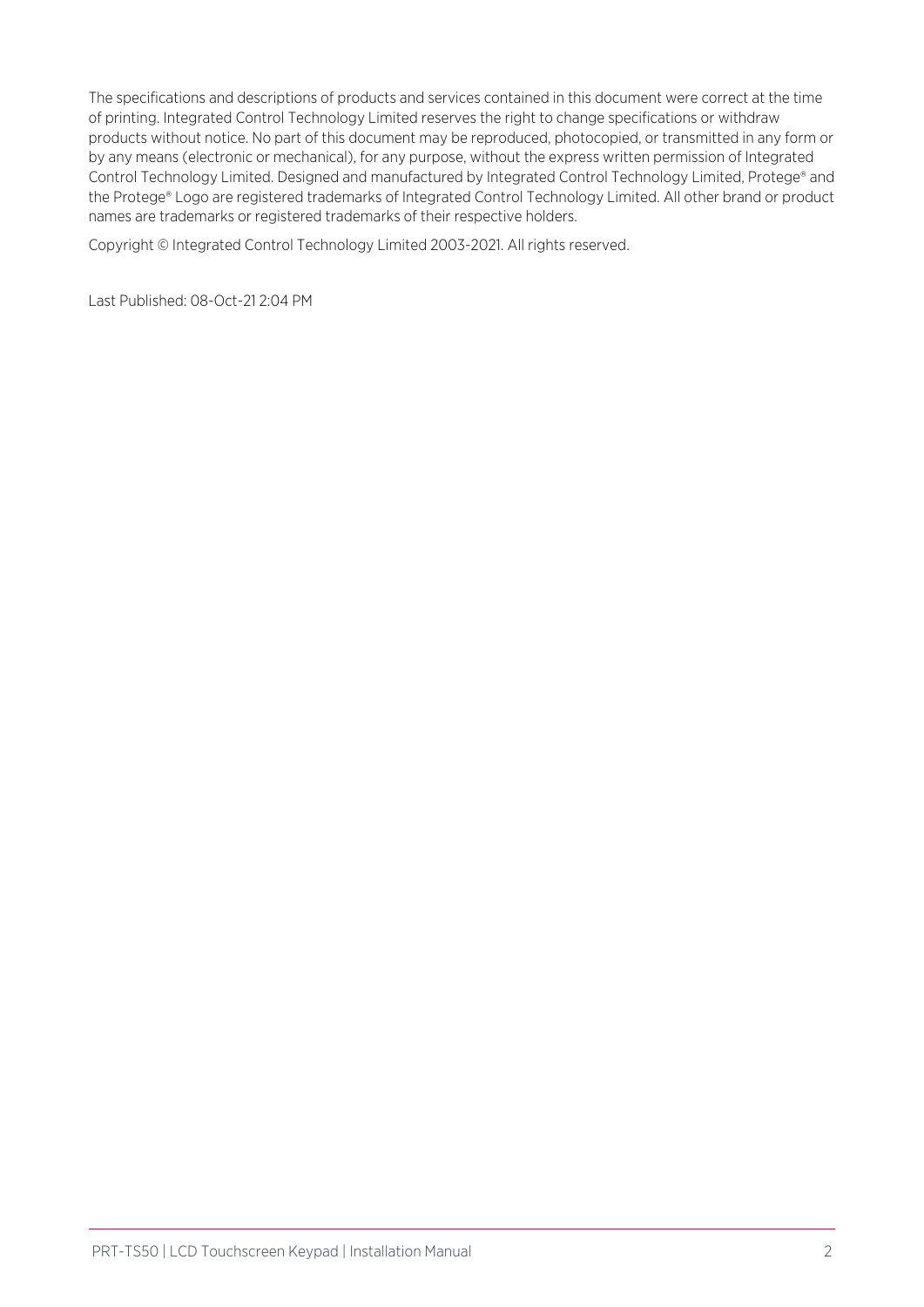## **Contents**

|                              | $\sim$ 4 |
|------------------------------|----------|
|                              |          |
|                              |          |
|                              |          |
|                              |          |
|                              |          |
|                              | -9       |
|                              |          |
|                              |          |
|                              |          |
|                              |          |
|                              |          |
|                              |          |
|                              |          |
|                              |          |
|                              |          |
|                              |          |
|                              |          |
|                              |          |
|                              |          |
|                              |          |
|                              | _16      |
|                              |          |
|                              |          |
|                              |          |
|                              |          |
|                              |          |
|                              |          |
| Industry Canada Statement 24 |          |
|                              |          |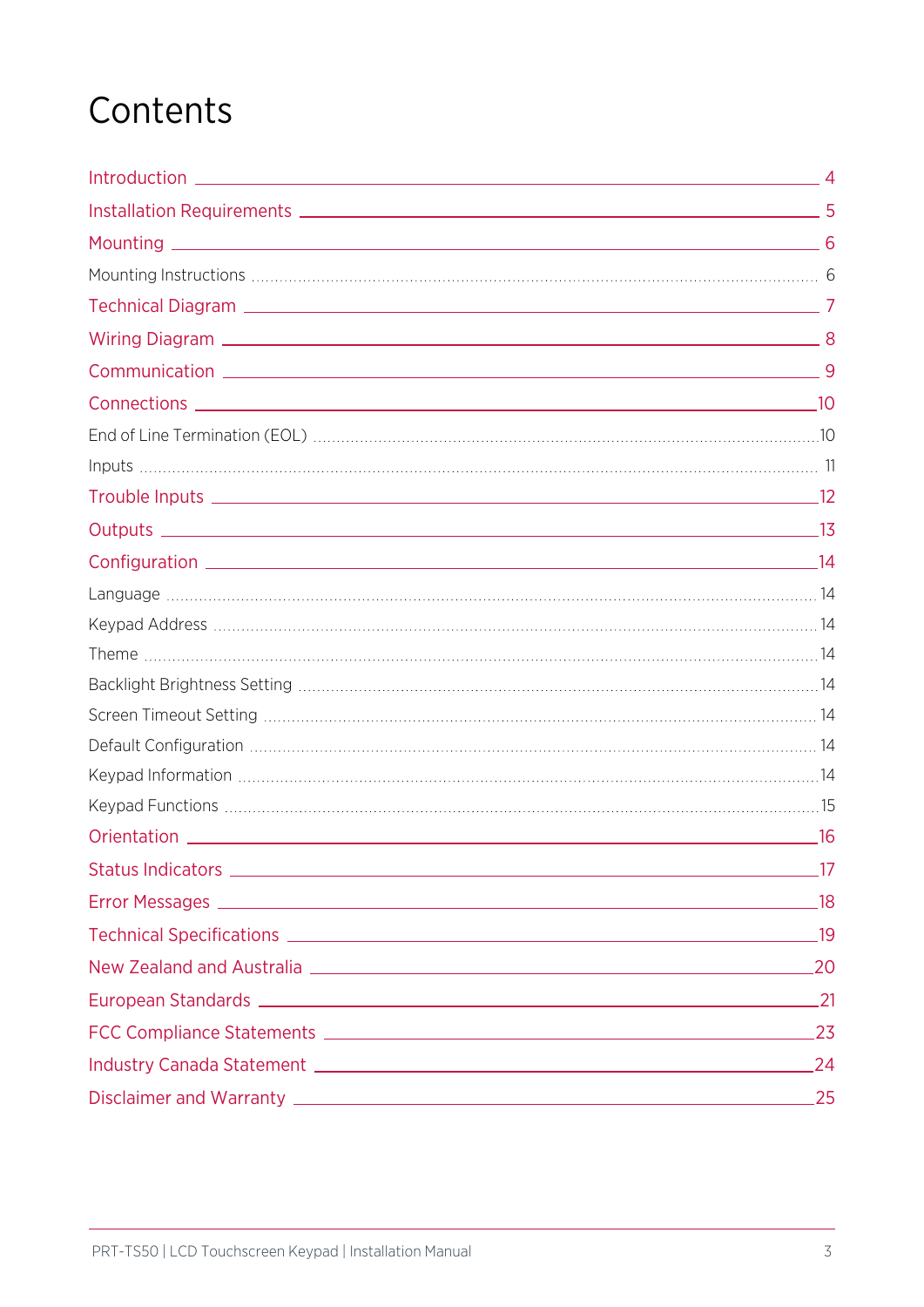## <span id="page-3-0"></span>Introduction

The Protege LCD Touchscreen Keypad provides a sleek, user friendly human interface to the Protege System, an advanced technology security product providing seamless and powerful integration of access control, security and building automation.

The current features of the keypad include:

- Securely login with user codes from 1 to 8 digits.
- ⦁ Intuitive menu function allowing scrollable options according to user security level, with quick access short cut keys for the power user.
- ⦁ Dual code and master code features for secure ATM and banking vault area access with automatic timeout and delayed opening functions.
- ⦁ Individual reportable duress code trouble for each Protege keypad.
- ⦁ Activation of 3 reportable panic events (Panic, Medical and Fire).
- ⦁ Smoke detector reset provided on Clear and Enter keys, selectable for an output or output group.
- ⦁ 4 inputs (duplex mode) that can be used to perform any system alarm and automation functions, along with a dedicated enclosure tamper switch.
- ⦁ 1 low current output for driving any signaling device.
- ⦁ 5" capacitive touchscreen.
- 480 x 800 color LCD display.
- ⦁ Configurable for portrait or landscape orientation.
- ⦁ Available in white or black.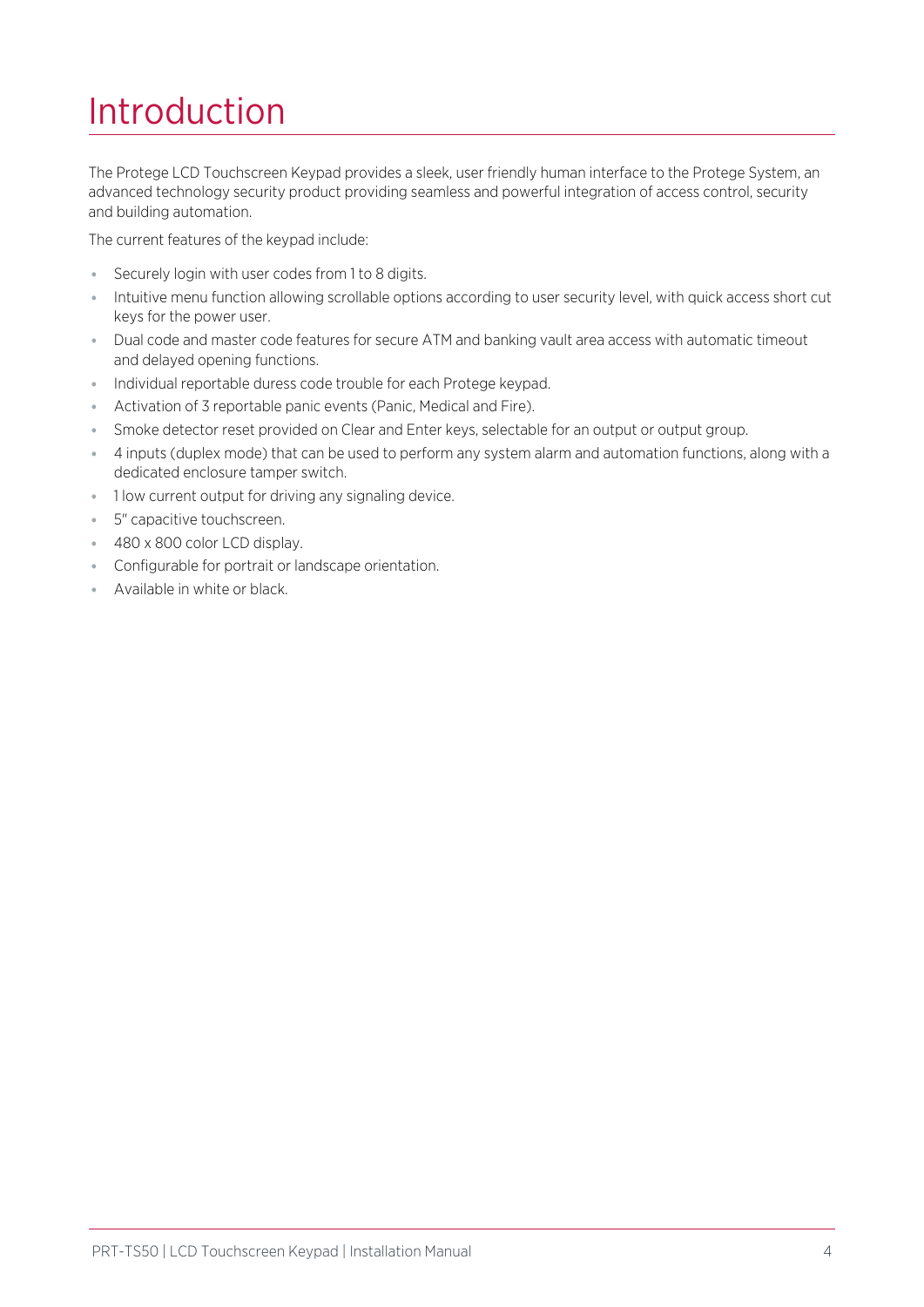# <span id="page-4-0"></span>Installation Requirements

This equipment is to be installed in accordance with:

- ⦁ The product installation instructions
- ⦁ AS/NZS 2201.1 Intruder Alarm Systems
- ⦁ The Local Authority Having Jurisdiction (AHJ)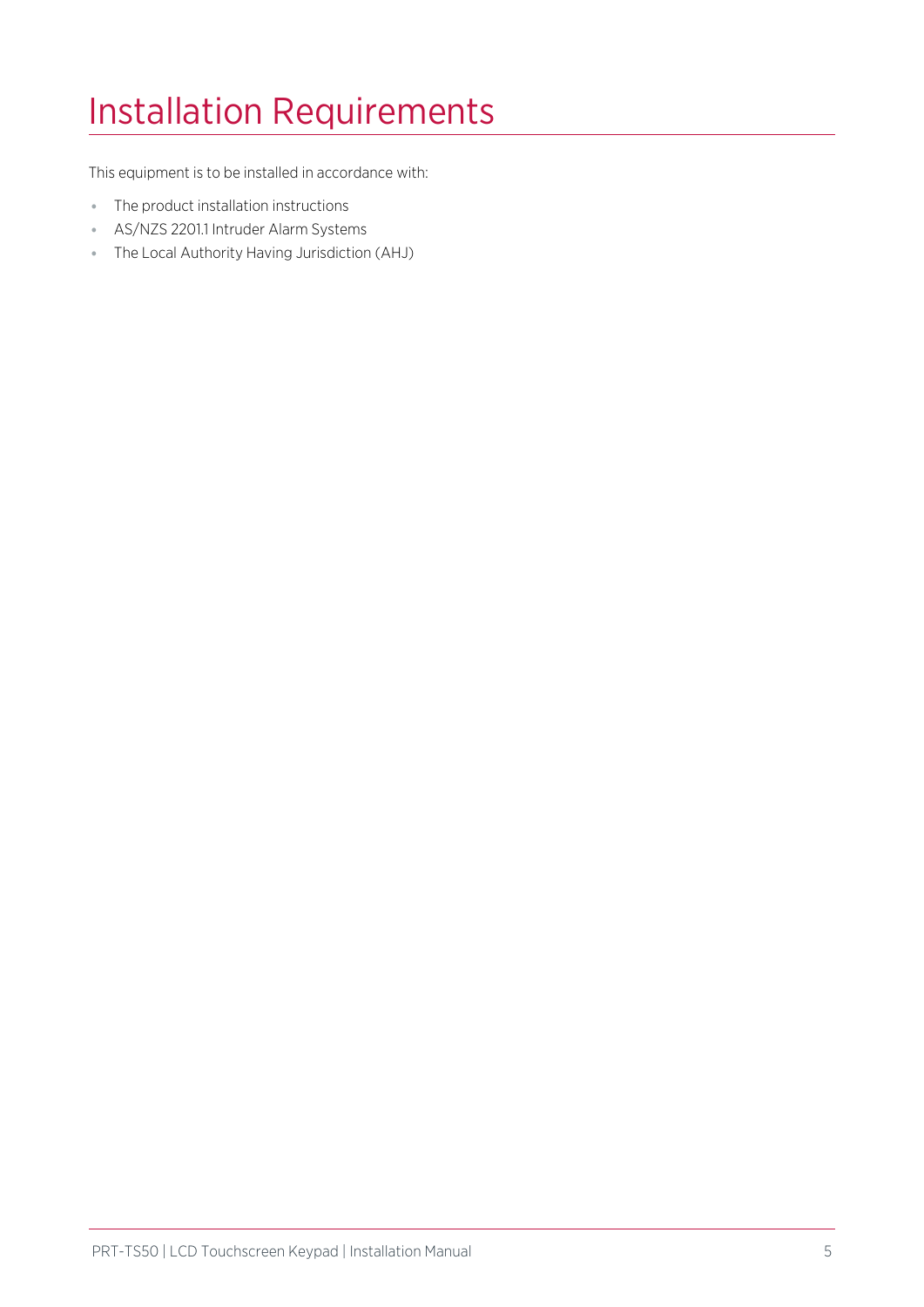## <span id="page-5-0"></span>Mounting

The keypad should be mounted on a wall with adequate air flow around and through it.

<span id="page-5-1"></span>The LCD Touchscreen Keypad can operate in either portrait or landscape orientation and can be changed by loading the appropriate firmware version. For more [information,](#page-15-0) see Orientation (page 16).

### Mounting Instructions

- 1. Select where to mount the LCD Touchscreen Keypad, ensuring it is mounted a minimum of 1.1m (3.5ft) away from other wiring such as ACM power, computer data wiring, telephone wiring and wiring to electric lock devices. Use the Technical Diagram provided below as a guide to correctly position the unit.
- 2. Hold the rear case half against the wall and mark the mounting holes and cable entry area. The cable entry area should align with a hole cut through the plaster wall-board. Cables are intended to be run inside the wall. Use appropriate screws (not supplied) to affix the case to the wall.
- 3. Run the wiring. Refer to the Communication section of this manual (see [page 9\)](#page-8-0) for the electrical connections. Leave about 20cm (8") of wire protruding through the center of the mounted half of the case and connect the wiring to the reader electronics.
- 4. Align the top of the front body of the reader onto the recessed hinge points at the top of the rear case, then press gently on the front body until the bottom portion snaps in to place onto the rear case.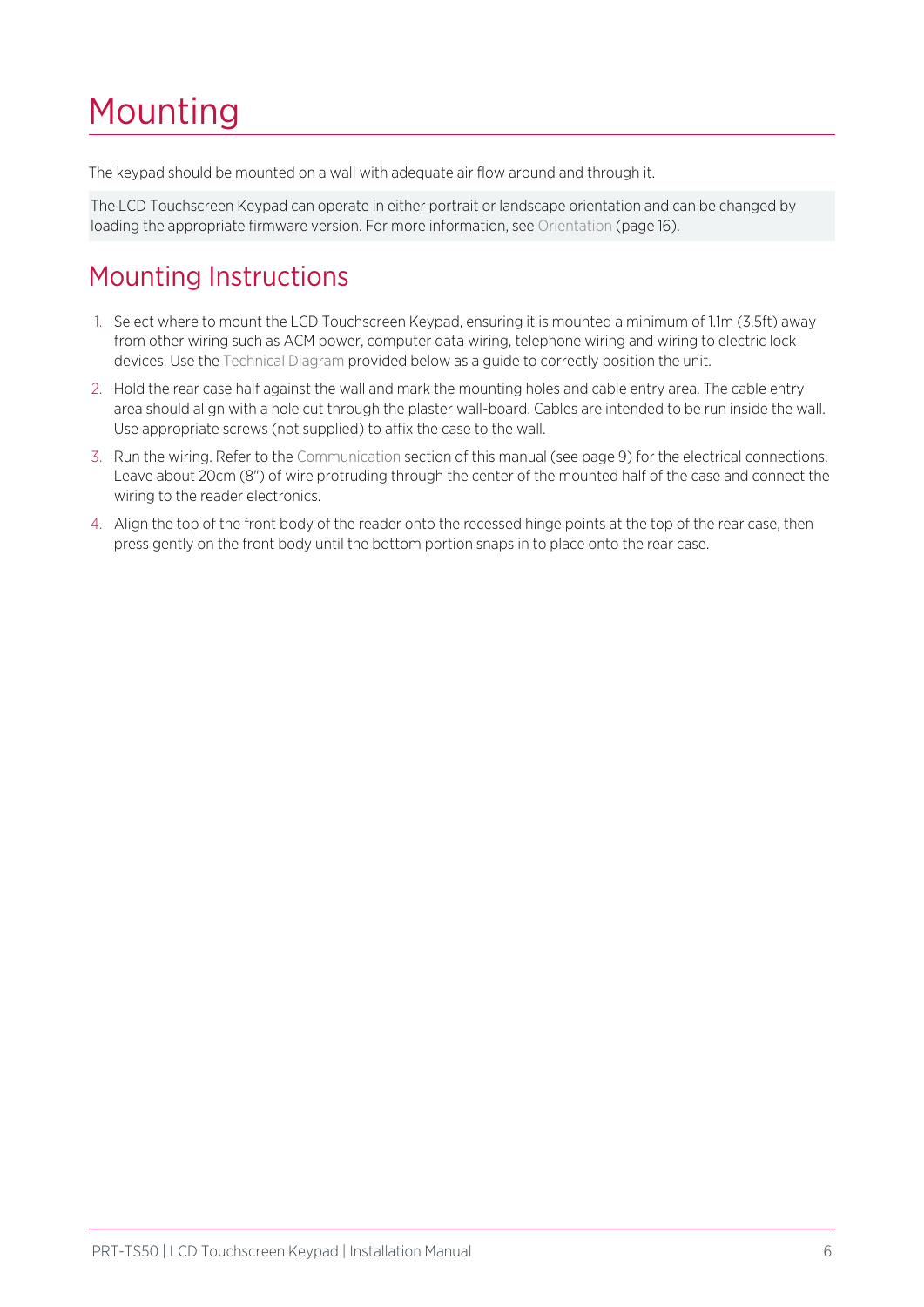# <span id="page-6-0"></span>Technical Diagram

The dimensions shown below outline the essential details needed to help ensure the correct installation of the LCD Touchscreen Keypad.

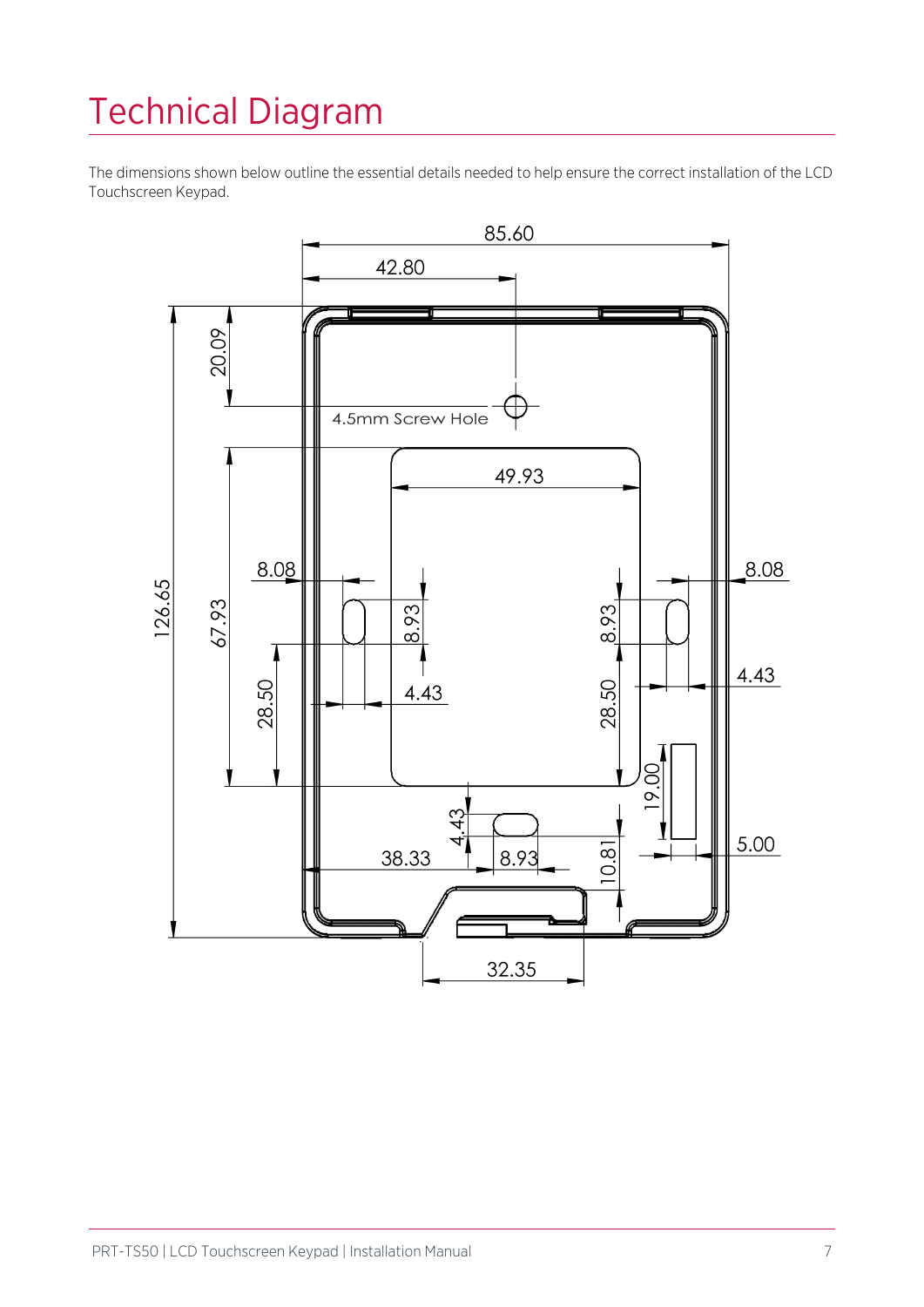## <span id="page-7-0"></span>Wiring Diagram



**Input Wiring (1K and 1K)**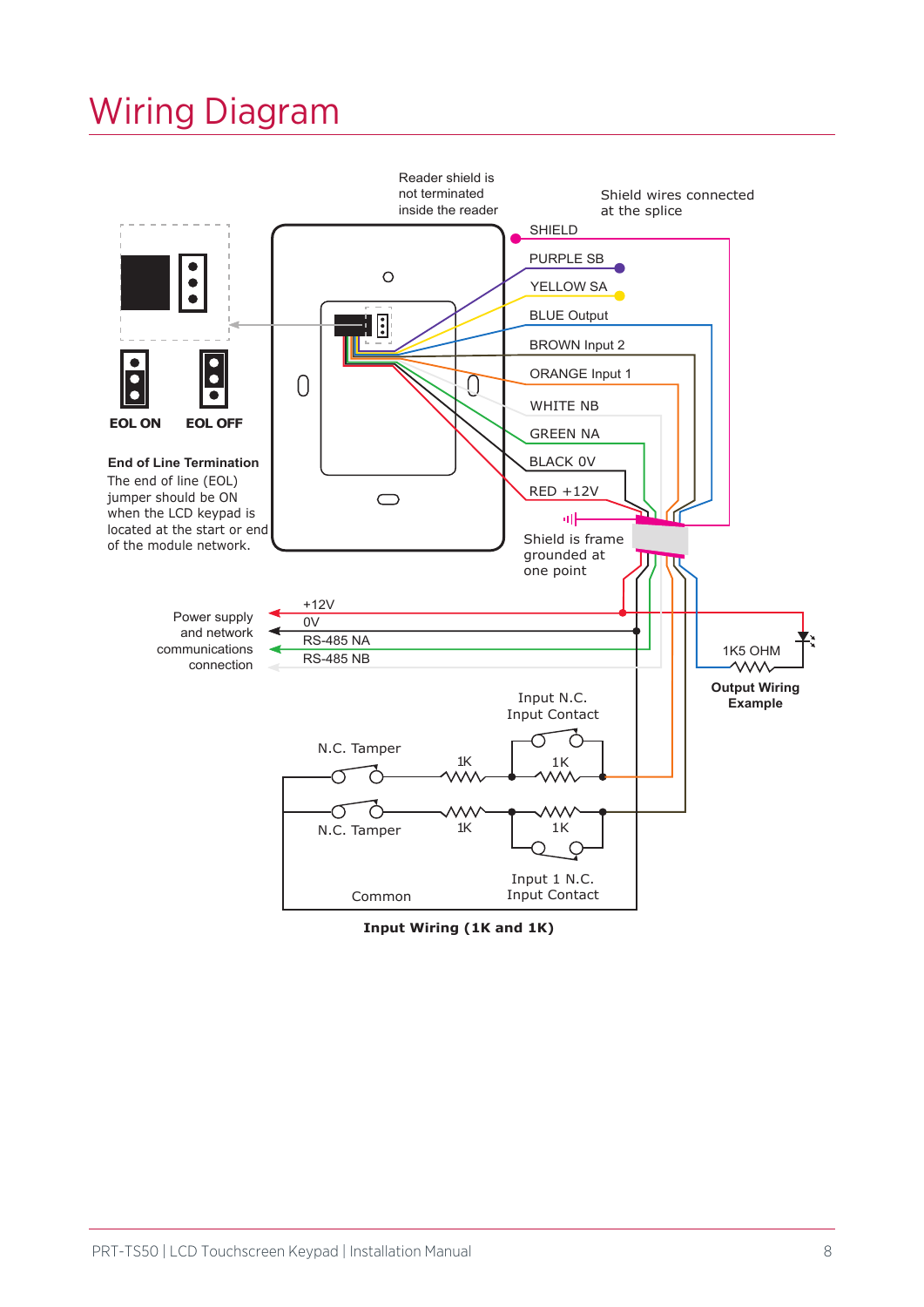# <span id="page-8-0"></span>Communication

The Protege system incorporates encrypted RS-485 communications technology for its module network. Each system controller supports up to 250 keypads.

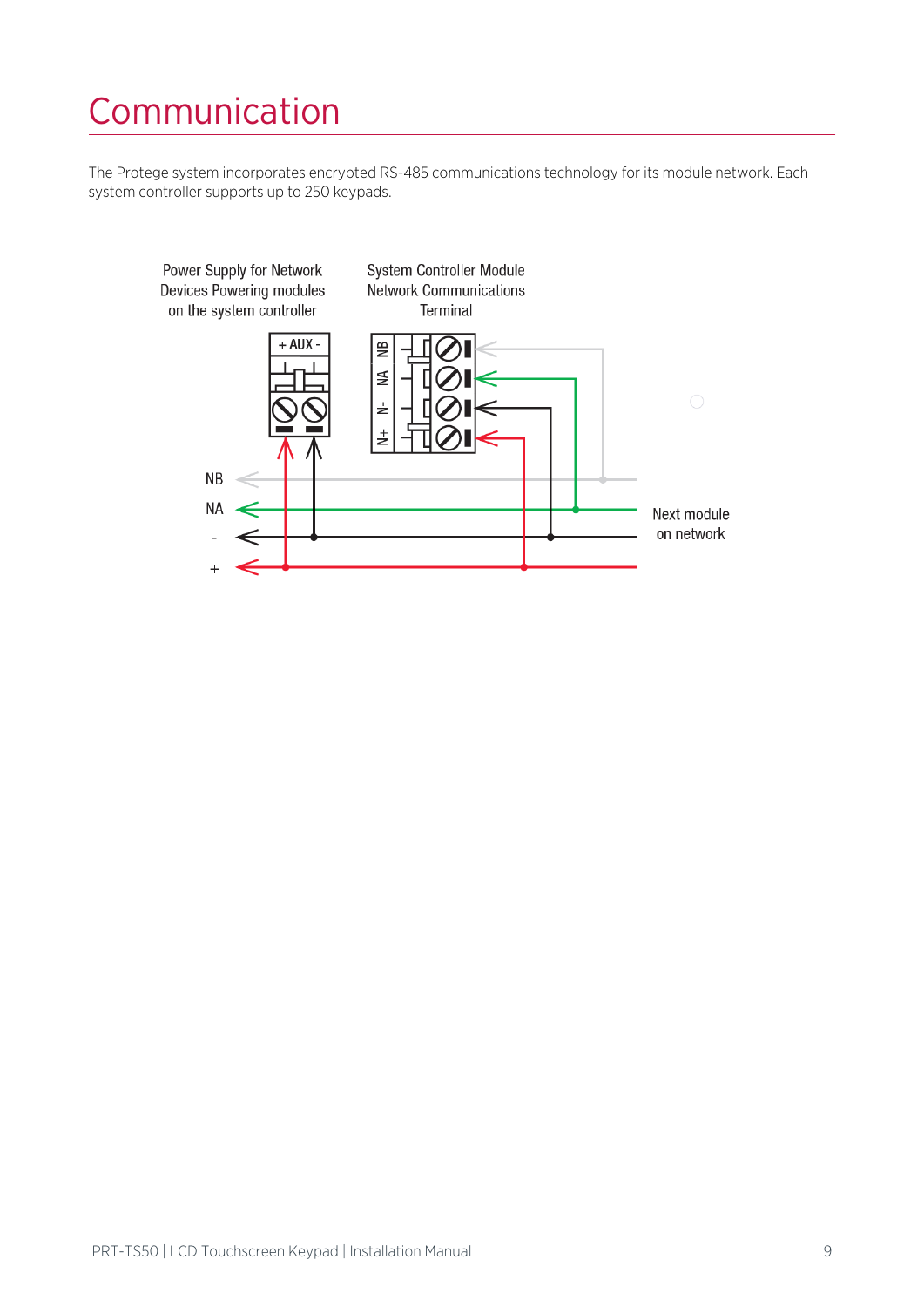# <span id="page-9-0"></span>**Connections**

### <span id="page-9-1"></span>End of Line Termination (EOL)

The EOL (End of Line) jumper should be placed in the ON position when the keypad is inserted as the first or last module on the RS-485 network.





EOL Jumper OFF EOL Jumper ON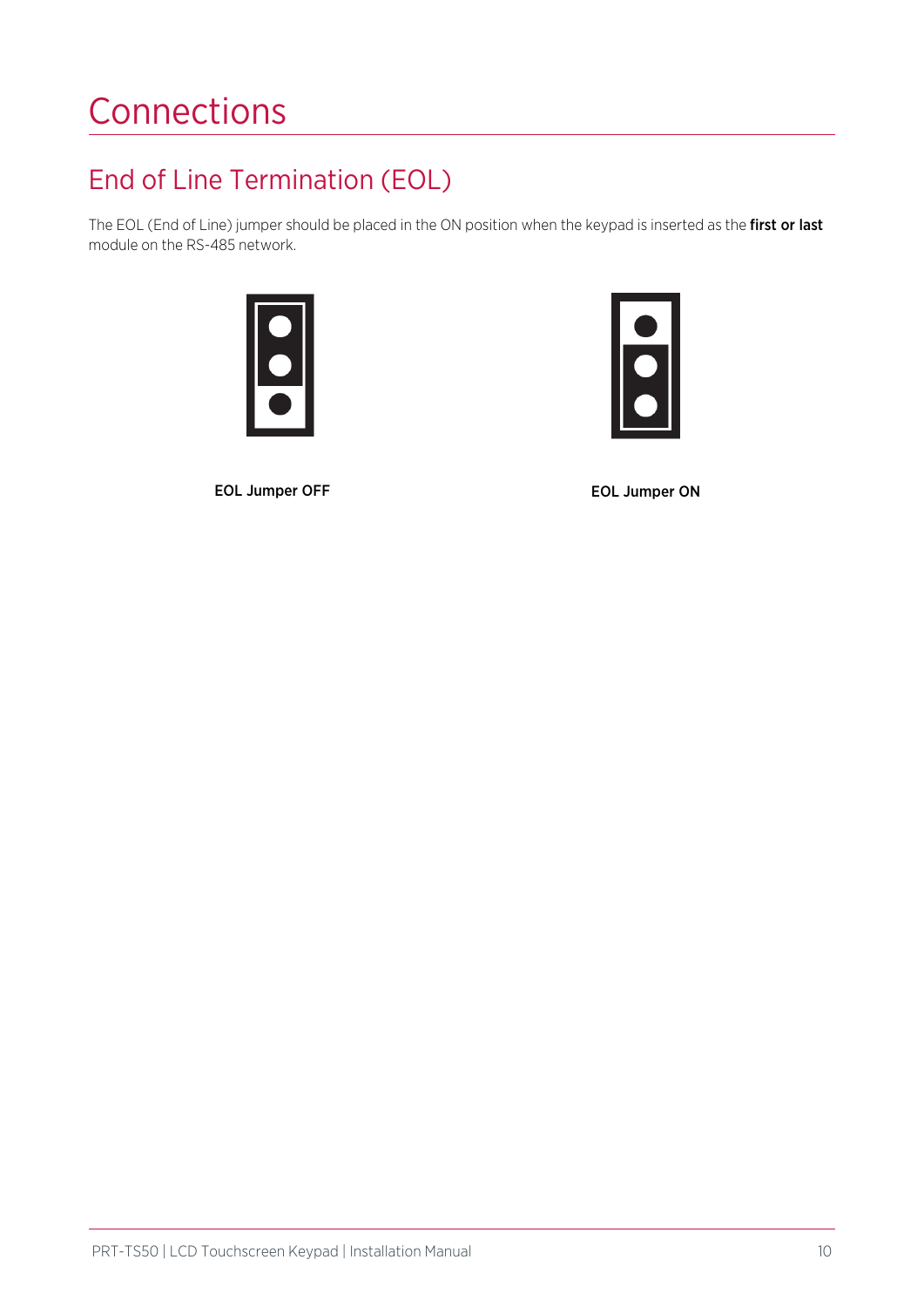### <span id="page-10-0"></span>Inputs

The keypad is capable of connecting to 4 inputs, each of which can be programmed to perform the required function in the Protege system.

The following diagrams show examples of the input wiring configuration settings that can be programmed under the input options within the Protege software.







To utilize the input duplex mode configuration shown above, the Duplex Inputs setting must be enabled in the keypad programming (Keypads | Options 2).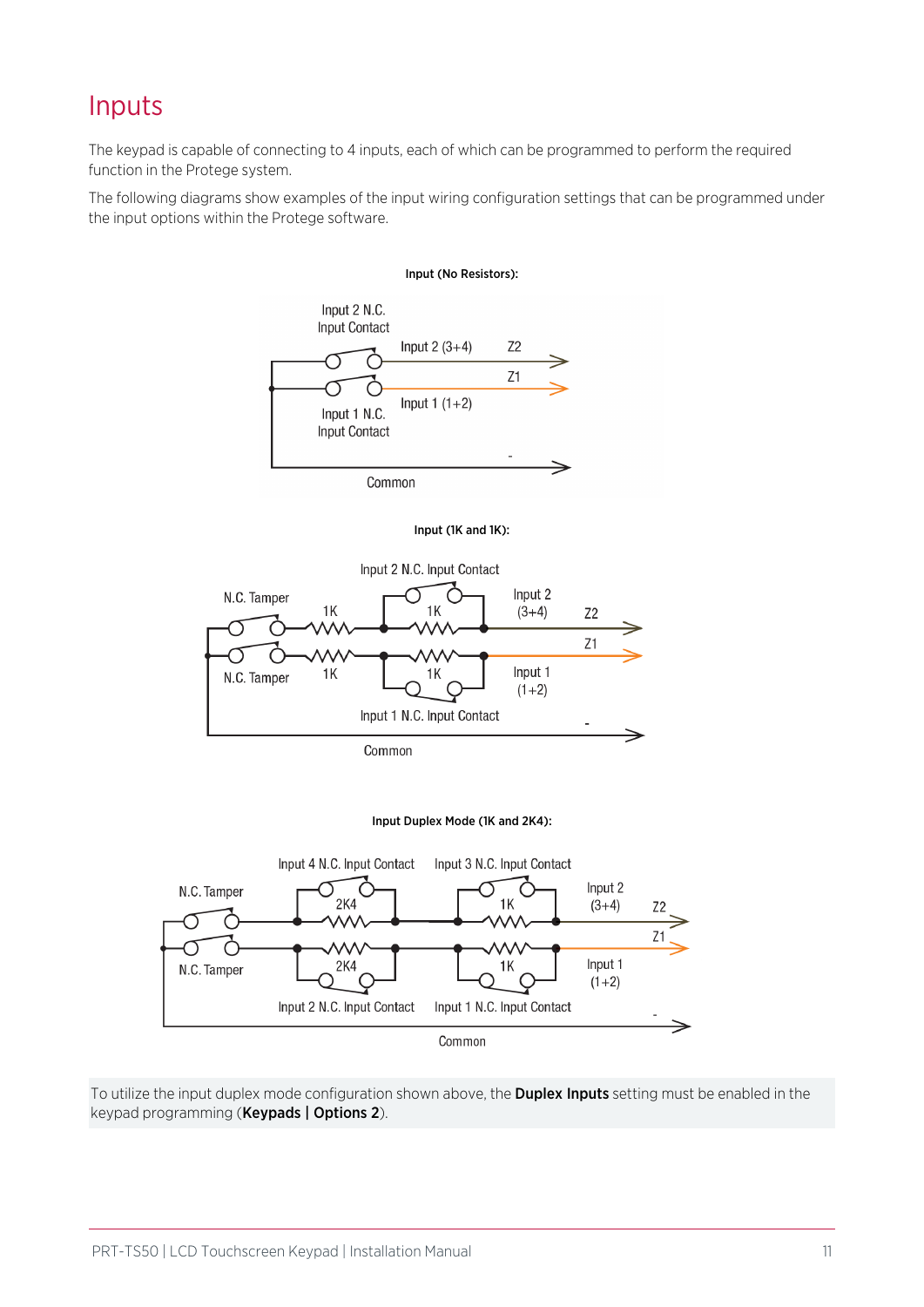# <span id="page-11-0"></span>Trouble Inputs

Each keypad can monitor up to 8 trouble inputs.

Trouble inputs are used to monitor the module status and in most cases are not physically connected to an external input.

The following table details the trouble inputs that are configured in the system and the trouble type and group that they activate.

| <b>Trouble</b><br>Input | <b>Function</b>                                                                                                                                  | <b>Type</b>           | Group  |
|-------------------------|--------------------------------------------------------------------------------------------------------------------------------------------------|-----------------------|--------|
| KPXXX:01                | <b>Module Tamper</b><br>Opens when the keypad is removed from the wall.                                                                          | Module<br>Tamper      | System |
| KPXXX:02                | Reserved                                                                                                                                         |                       |        |
| KPXXX:03                | <b>Keypad Panic</b><br>Keys 1 and 3 are pressed together generating a panic message.                                                             |                       |        |
| KPXXX:04                | <b>Keypad Duress</b><br>A user code with the duress option enabled has entered a code on the<br>keypad.                                          |                       |        |
| KPXXX:05                | Reserved                                                                                                                                         |                       |        |
| KPXXX:06                | Reserved                                                                                                                                         |                       |        |
| KPXXX:07                | <b>Too Many Codes</b><br>Too many incorrect codes have been entered at the keypad and it has<br>been locked out for the programmed lockout time. | Number of<br>Attempts | Access |
| KPXXX:08                | <b>Module Offline</b><br>The keypad has either been removed from the system or lost<br>communications.                                           | Module Lost           | System |

Replace 'xxx' with the appropriate address of the module that you are programming.

The panic and duress features have not been evaluated for UL/ULC installations.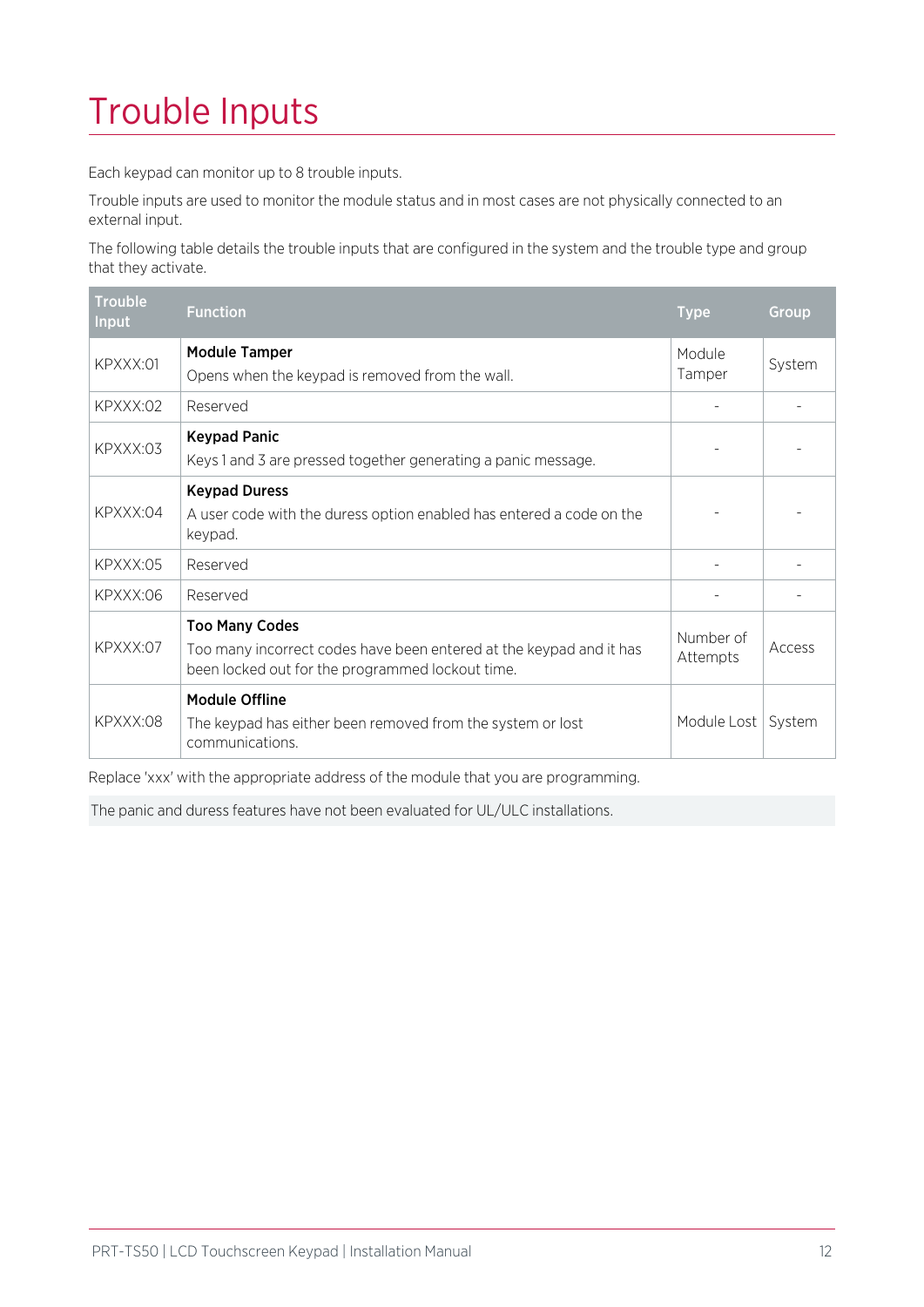## <span id="page-12-0"></span>**Outputs**

The keypad has 5 programmable outputs. These outputs are used to control the system status indicators, system beeper and the open collector output. The outputs can be activated and deactivated based on specific events or functions within the Protege System.

| Output   | <b>Function</b>                                    |
|----------|----------------------------------------------------|
| KPXXX:01 | Open collector output on the keypad connector (P1) |
| KPXXX:02 | Armed status indicator (Red)                       |
| KPXXX:03 | Disarmed status indicator (Green)                  |
| KPXXX:04 | Beeper output                                      |
| KPXXX:05 | Confidentiality mode                               |

Replace 'xxx' with the appropriate address of the module that you are programming.

#### Example Open Collector Output Connection (P1):



Warning: The open collector output can switch to a maximum capacity of 50mA. Exceeding this amount will damage the output.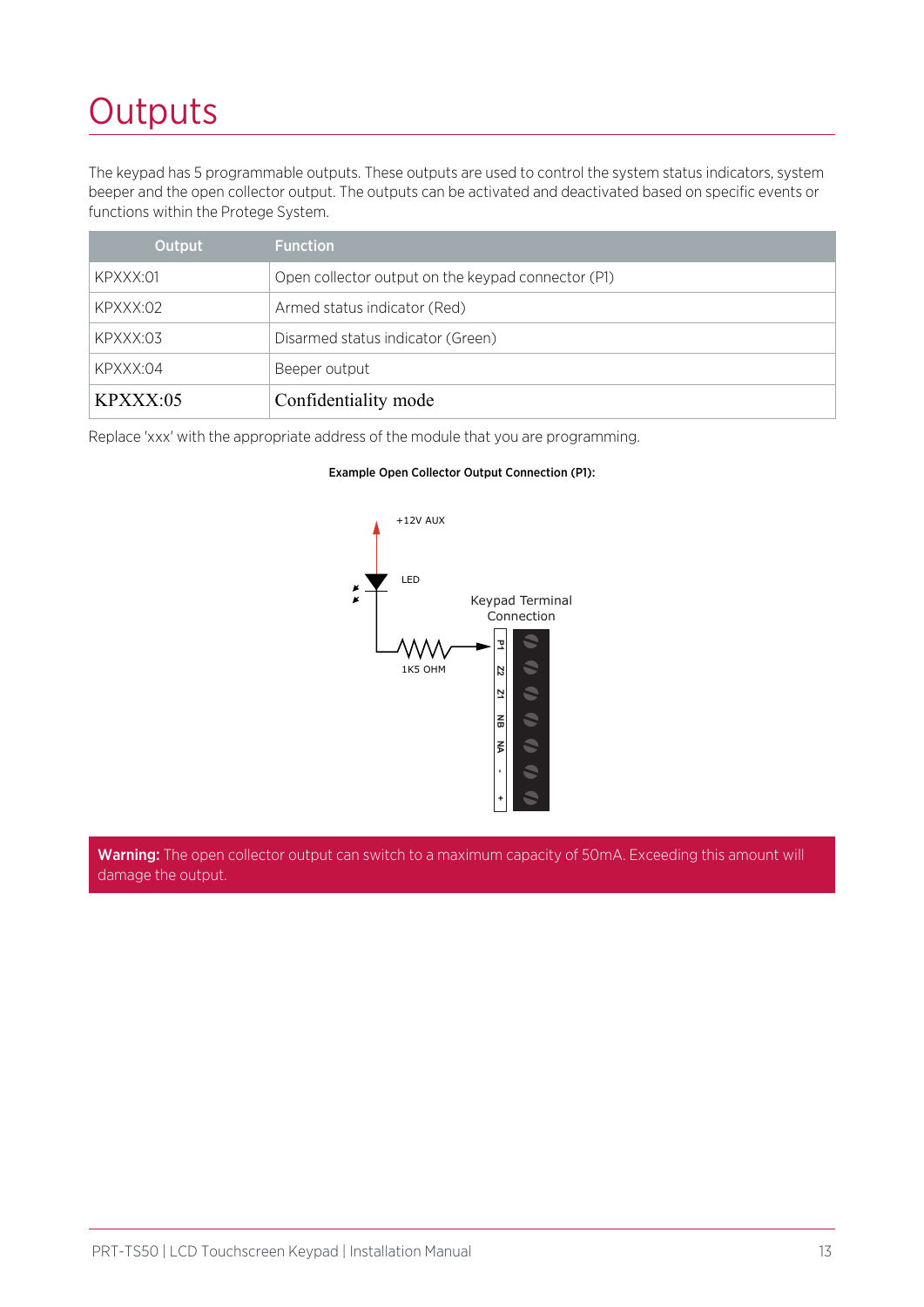# <span id="page-13-0"></span>Configuration

Before the keypad will communicate with the Protege system it must be assigned an address.

To program an address using the system configuration menu, apply power to the keypad, and while the screen displays **Initializing** press the **[CLEAR]** key, then the **[ENTER]** key. The configuration screen is displayed. Set the available options as required.

<span id="page-13-1"></span>The configuration menu can only be accessed when the keypad powers up and is initializing. It cannot be accessed when the keypad is operational.

### Language

<span id="page-13-2"></span>The operating language can be selected by scrolling through the list of available language options.

### Keypad Address

The address selection sets the address of the keypad. This address must be a unique address in the Protege system that is below an address of 250.

<span id="page-13-3"></span>Select the **Address** menu to access the setting. Use the keypad keys to set the new address and press **Save** to save the setting. To exit without making changes press **Cancel**.

### Theme

<span id="page-13-4"></span>Toggle the Theme slider to select the dark or light keypad display configuration.

### Backlight Brightness Setting

The backlight brightness setting adjusts the brightness of the screen when the keypad is in use.

<span id="page-13-5"></span>Move the **Backlight** slider or use the touchscreen keypad to set the brightness level and press **Save** to save the setting. To exit without making changes press **Cancel**.

### Screen Timeout Setting

The screen timeout setting controls how long the backlight will stay on with no user interaction before dimming. Setting the timeout to 0 will cause the backlight to never dim.

<span id="page-13-6"></span>Select the **Screen Timeout** menu to access the setting. Use the keypad keys to set the backlight timeout (in seconds) and press **Save** to save the setting. To exit without making changes press **Cancel**.

### Default Configuration

The default option resets the keypad to the factory default settings.

<span id="page-13-7"></span>Press Default to default the keypad. You will be prompted to Press [Enter] to default keypad. To exit without defaulting the keypad press Cancel.

### Keypad Information

The information screen displays configuration details about the keypad. Press **Info** to access the information screen. Press **Cancel** to exit.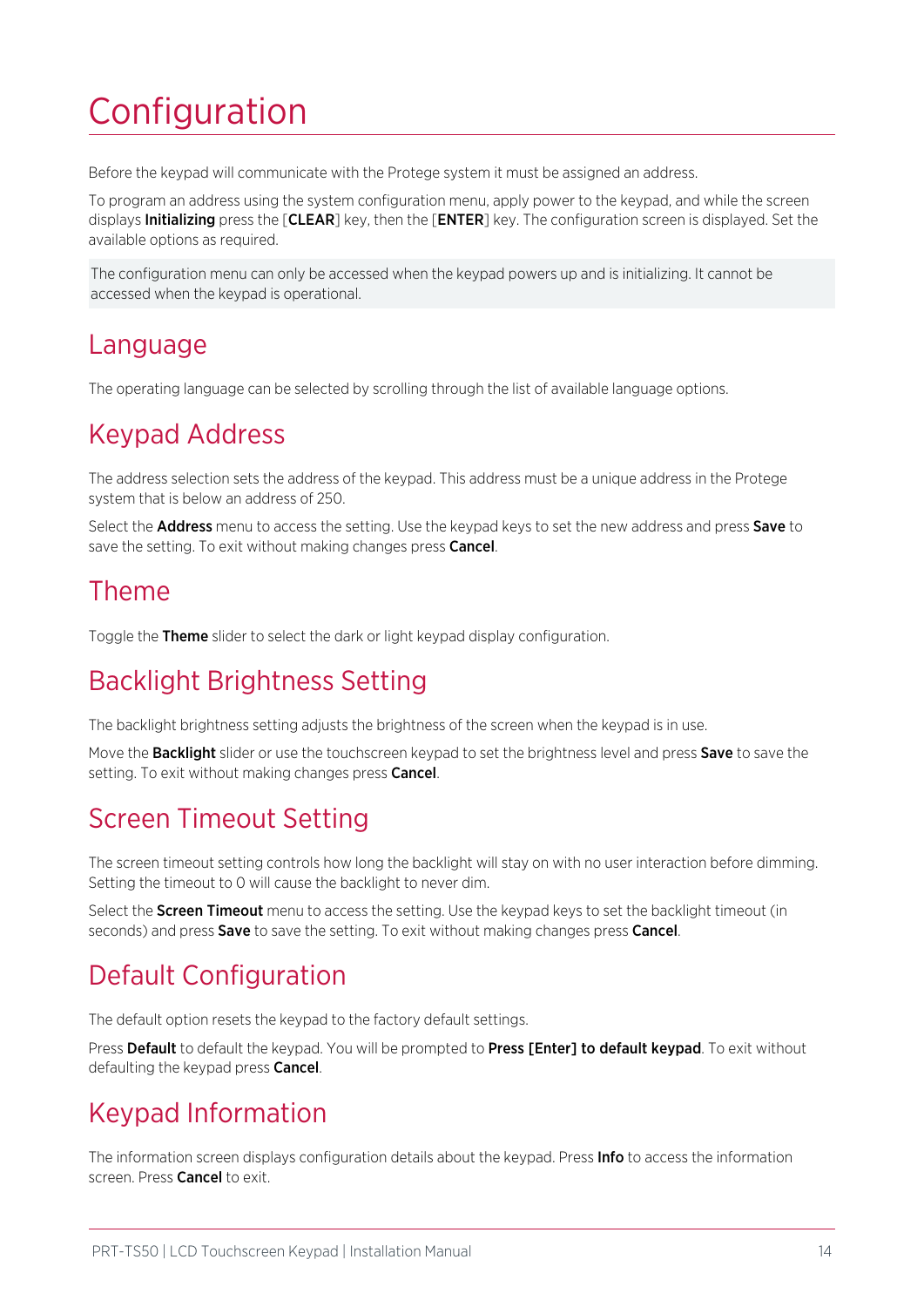### <span id="page-14-0"></span>Keypad Functions

| <b>Key</b>           | <b>Function</b>                                                                                                                                                                                                                                                                             |
|----------------------|---------------------------------------------------------------------------------------------------------------------------------------------------------------------------------------------------------------------------------------------------------------------------------------------|
| $O - 9$              | The primary function of the numeric keys is to enter user codes. When controlling devices the<br>[1] key turns the device on, the [2] turns the device off, and in the on state the [3] key latches<br>the device.                                                                          |
|                      | The [ARM] key is used to start the arming process for an area.                                                                                                                                                                                                                              |
|                      | The [DISARM] key is used to silence alarms, disarm the area, and cancel an arming sequence.                                                                                                                                                                                                 |
|                      | The [MENU] key is used to access the menu and can be followed by menu shortcut selection<br>key(s) that represent a menu item.<br>When the <b>[MENU]</b> key is held for 2 seconds, the keypad will recognize it as the <b>[FUNCTION]</b><br>key, which can be programmed to unlock a door. |
| Stay                 | The [STAY] key is used to initiate the stay arming process for an area.                                                                                                                                                                                                                     |
| ιV,<br>Force         | The [FORCE] key is used to force arm an area.                                                                                                                                                                                                                                               |
| رها<br>Memory        | The [MEMORY] key will take a user directly to the memory view menu.                                                                                                                                                                                                                         |
| しり<br><b>Bypass</b>  | The [BYPASS] key can be pressed when an area is breached during an arming process to<br>bypass the displayed area.                                                                                                                                                                          |
| $\times$             | The [CLEAR] key will log off the user currently logged in to the keypad. When pressed while<br>not logged in the display will be refreshed.                                                                                                                                                 |
|                      | The [ENTER] key is used to confirm an action on the keypad, acknowledge memory and alarm<br>information, and move to the next programming screen.                                                                                                                                           |
| ARROW<br><b>KEYS</b> | The arrow keys are used to scroll the menu, move the focus of a program window to the next<br>screen, and move the cursor when programming or editing values.                                                                                                                               |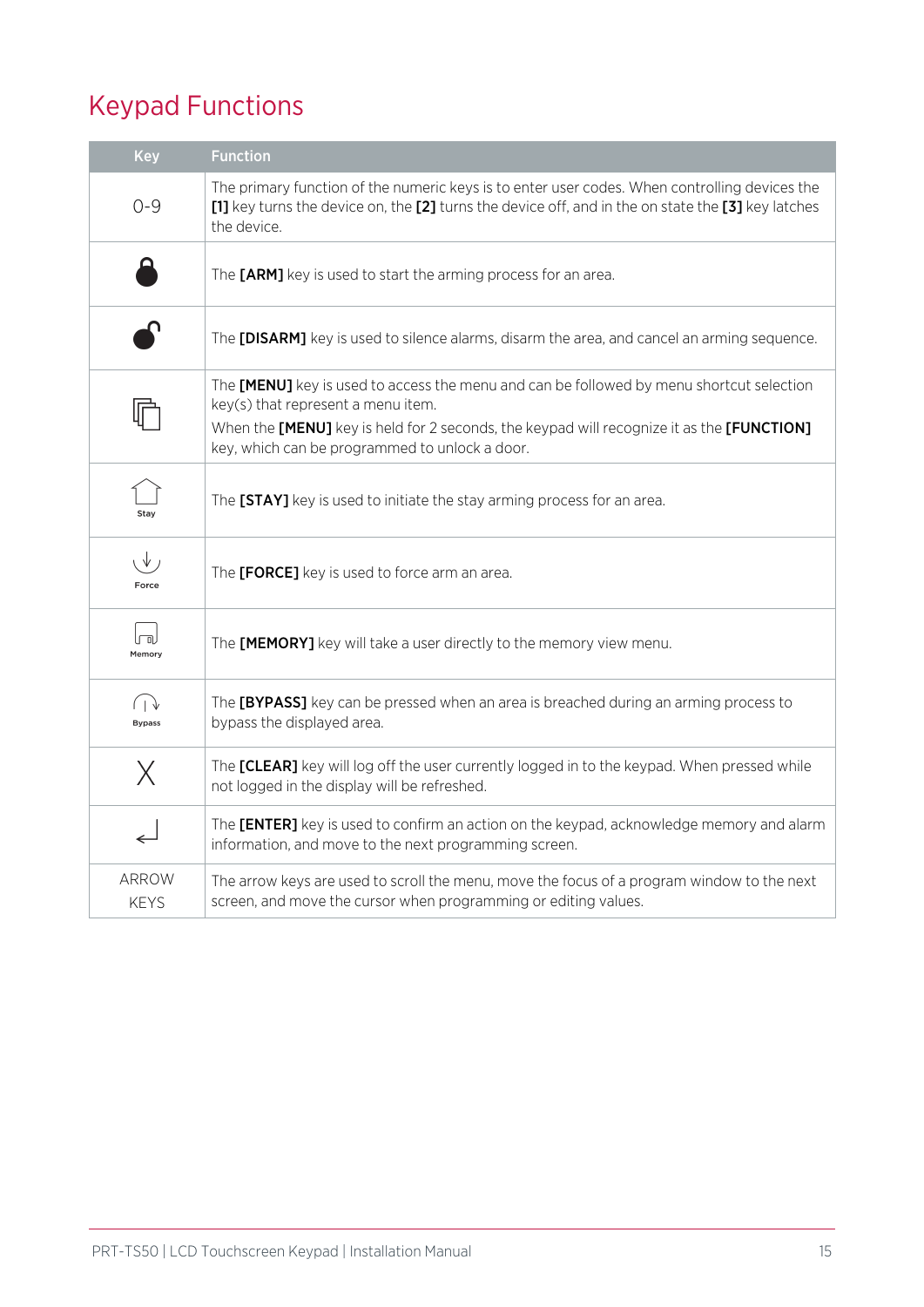# <span id="page-15-0"></span>**Orientation**

LCD Touchscreen Keypad orientation is determined by its operating firmware. The keypad can operate in either portrait or landscape orientation and can be changed by loading the appropriate firmware version.

The required portrait or landscape version will need to be specified when downloading the keypad firmware or requesting firmware from ICT Technical Support.

#### Update Keypad Firmware

#### Protege GX

To update firmware on the LCD Touchscreen Keypad, Protege GX controllers must be running firmware version 2.08.1140 or higher.

- 1. Log in to the web interface of the Protege GX controller that the keypad is associated with.
- 2. Navigate to the **Application Software** menu.
- 3. In the Update Module Firmware section, select the required keypad from the **Module** dropdown.
- 4. Click **Upload Firmware** and browse to the firmware Bin File (.bin format) supplied by ICT.
- 5. Open the file to install the new firmware on the selected keypad.

When the update is complete the keypad will restart in the new orientation.

#### Protege WX

To update firmware on the LCD Touchscreen Keypad, Protege WX controllers must be running firmware version 4.00.607 or higher.

- 1. Log in to the Protege WX web interface.
- 2. Navigate to System | Application Software.
- 3. In the Update Module Firmware section, select the required keypad from the Module dropdown.
- 4. Click Upload Firmware and browse to the firmware Bin File (.bin format) supplied by ICT.
- 5. Open the file to install the new firmware on the selected keypad.

When the update is complete the keypad will restart in the new orientation.

Warning: Updating module firmware will put the entire network into maintenance mode, preventing normal activity for the duration of the update process. Module firmware **must not** be updated remotely.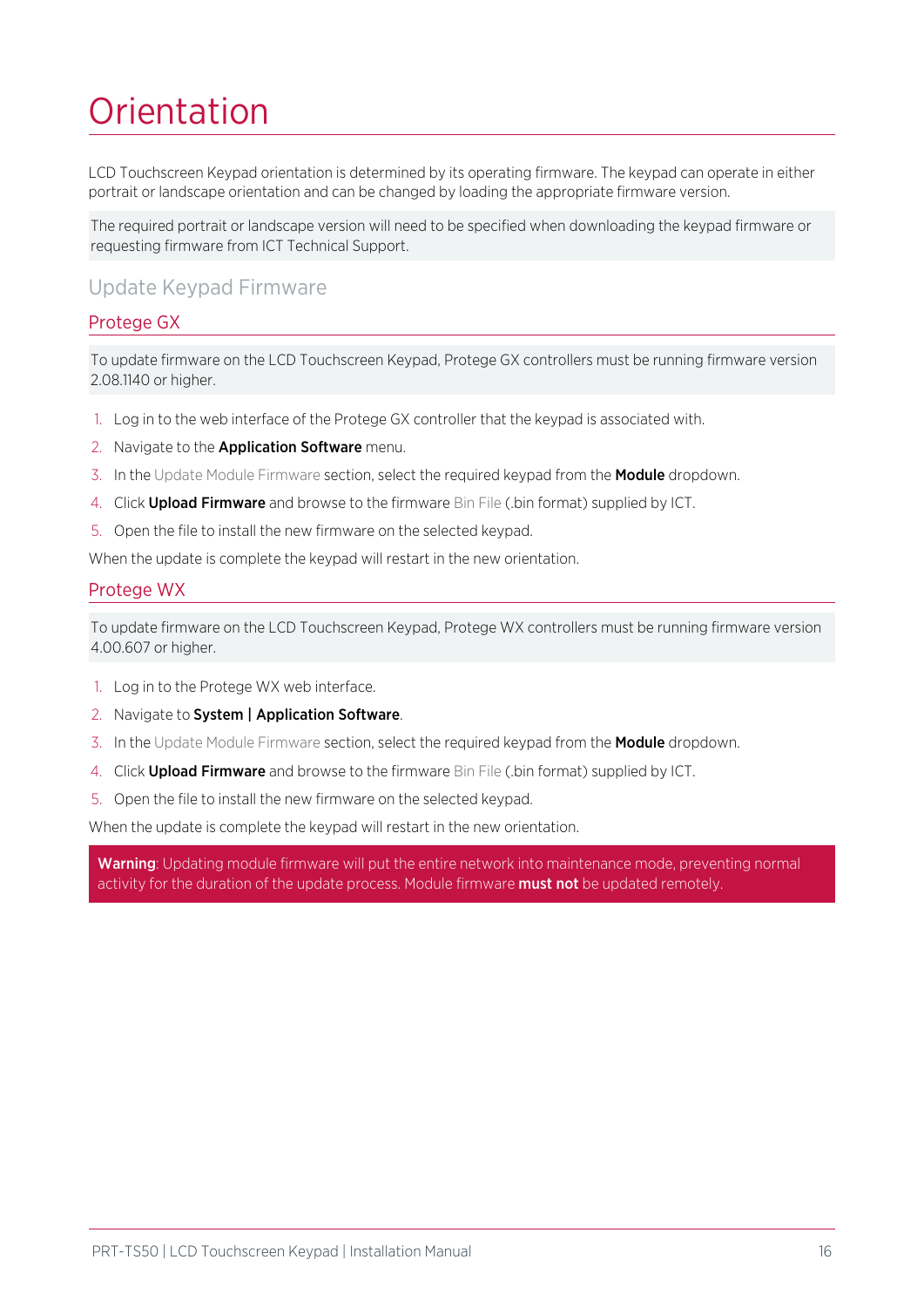# <span id="page-16-0"></span>Status Indicators

The keypad features two status indicators showing the condition of the Protege system.



### Armed / Alarm Indicator

When the armed/alarm indicator is *flashing* the system is in alarm and you need to enter your user code to silence the alarm. When on, the system is armed.

This indicator is programmable and may not function as described here. Verify the operation with your installation company or security professional.

### Disarmed Indicator

When the disarmed indicator is on the system is disarmed. Alternatively, when the disarmed indicator is on the system may be ready to arm (all inputs are secure). Enter your user code to arm.

This indicator is programmable and may not function as described here. Verify the operation with your installation company or security professional.

### Confidentiality Mode

Keypads include a confidentiality mode where activation of the onboard output will cause all lights (Power, Disarm, Arm and LCD backlight) to turn off when the keypad is not in use. This feature is enabled by default. When the onboard output is not activated, these lights serve their normal functions.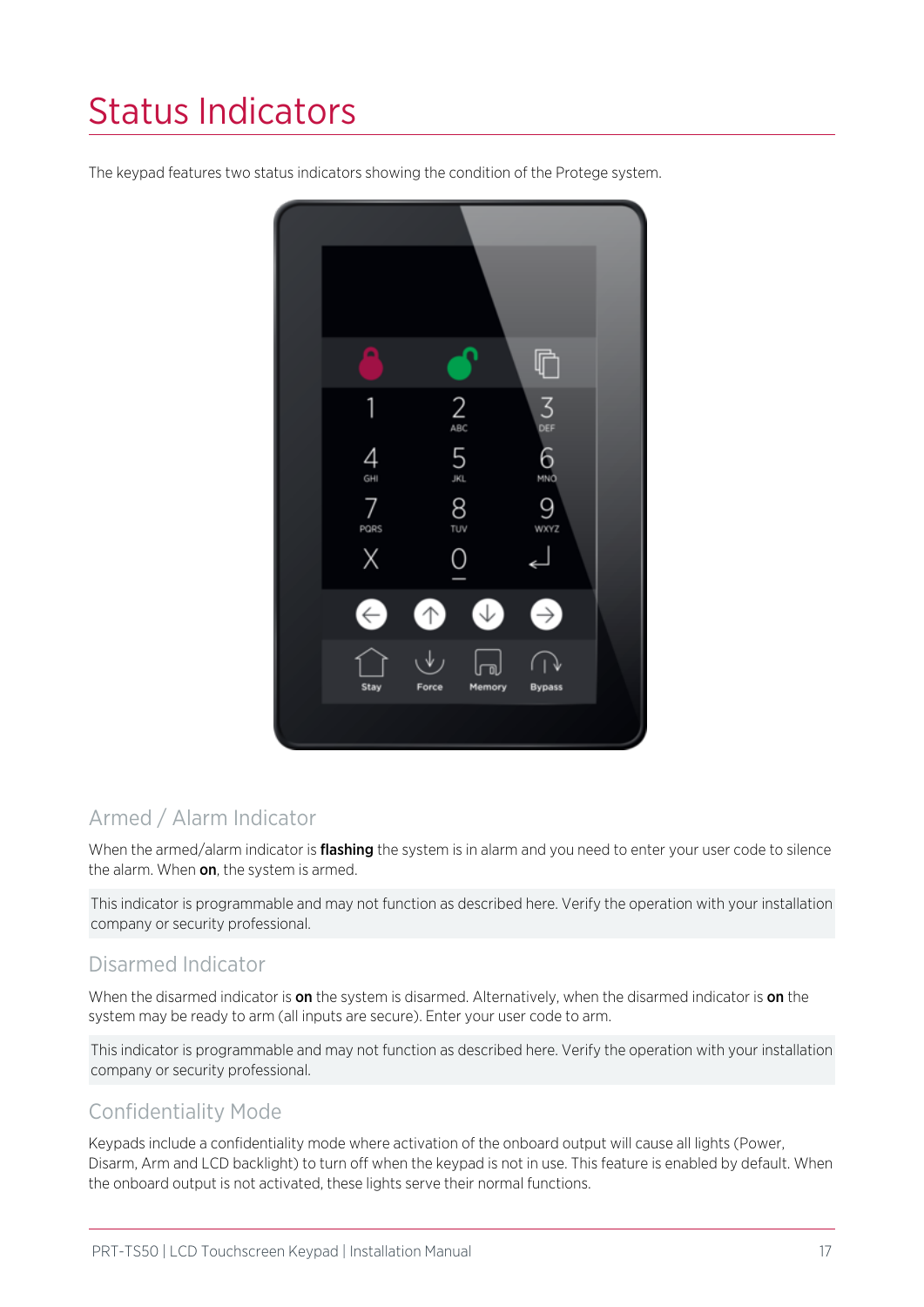## <span id="page-17-0"></span>Error Messages

When the keypad attempts to register or communicate with the system controller after powering up, errors can be generated indicating access to the Protege system has been denied or was unsuccessful. This is a normal part of the Protege system.

### Keypad Version Error

The version of the keypad is incorrect for the system controller. This error cannot be corrected without updating the keypad firmware. The event log in the system controller will display the version of the keypad and the version that is required if this error has occurred.

Please contact your distributor for information on how to update the firmware.

### Keypad Address Too High

The address of the keypad that is programmed is beyond the maximum number of keypads that are allowed to connect to the controller. Press the [EXIT] key to restart the keypad. Set the keypad address to a lower value.

#### Duplicate Keypad Address

The address of the keypad is already programmed into the system controller. Press the [EXIT] key to restart the keypad then set the keypad address to a free address.

#### Security Violation

The system controller has security enabled and devices cannot be added to the Protege system. Remove the security setting for the system controller then press the **[EXIT]** key to restart the keypad.

#### Invalid Serial Number

The keypad has an invalid serial number programmed and cannot be registered on the Protege system. Return the keypad to your distributor. This error cannot be corrected without updating the keypad firmware.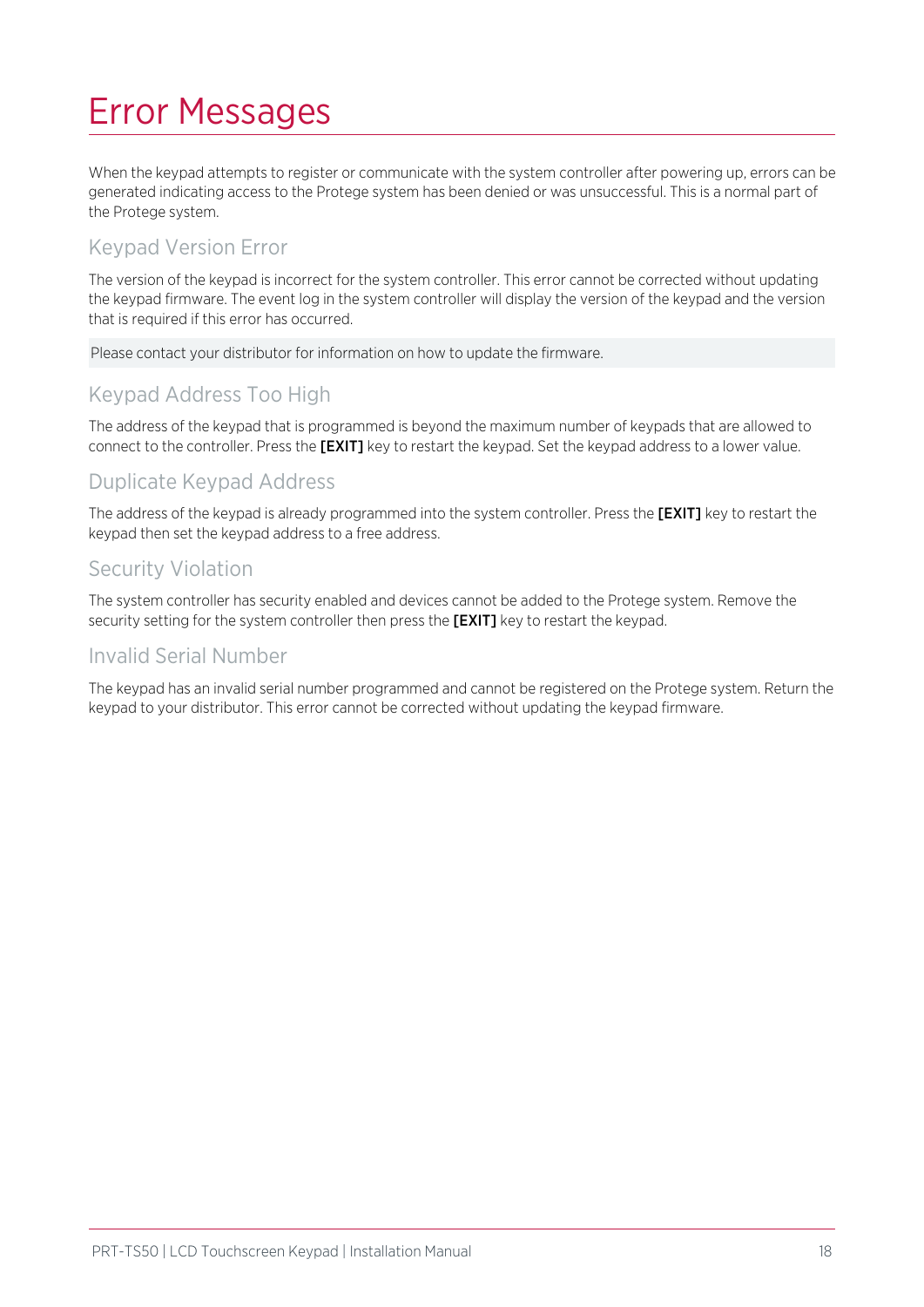# <span id="page-18-0"></span>Technical Specifications

The following specifications are important and vital to the correct operation of this product. Failure to adhere to the specifications will result in any warranty or guarantee that was provided becoming null and void.

| <b>Ordering Information</b>        |                                                                                                                            |  |
|------------------------------------|----------------------------------------------------------------------------------------------------------------------------|--|
| PRT-TS50-STD-B                     | Protege LCD Touchscreen Keypad - Black                                                                                     |  |
| PRT-TS50-STD-W                     | Protege LCD Touchscreen Keypad - White                                                                                     |  |
| <b>Power Supply</b>                |                                                                                                                            |  |
| Operating Voltage                  | 11-14VDC                                                                                                                   |  |
| <b>Operating Current</b>           | 260mA (340mA Max)                                                                                                          |  |
| <b>User Interface</b>              |                                                                                                                            |  |
| User Interface Display             | 480 x 800 Color LCD display                                                                                                |  |
| User Input                         | 5" capacitive touchscreen                                                                                                  |  |
| <b>Inputs</b>                      |                                                                                                                            |  |
| Inputs                             | 2 standard or 4 using Input Duplex mode                                                                                    |  |
| <b>Outputs</b>                     |                                                                                                                            |  |
| Outputs                            | 1 open collector (50mA Max) output. Programmable for all output functions<br>2 system status indicators<br>1 system beeper |  |
| <b>Dimensions</b>                  |                                                                                                                            |  |
| Dimensions $(L \times W \times H)$ | 131 x 90 x 20mm (5.15 x 3.54 x 0.77")                                                                                      |  |
| Weight                             | 192g (6.77oz)                                                                                                              |  |
| <b>Operating Conditions</b>        |                                                                                                                            |  |
| <b>Operating Temperature</b>       | -10° to 55°C (14° to 131°F)                                                                                                |  |
| Storage Temperature                | $-10^{\circ}$ to $85^{\circ}$ C (14 $^{\circ}$ to $185^{\circ}$ F)                                                         |  |
| Humidity                           | 0%-93% non-condensing, indoor use only (relative humidity)                                                                 |  |

It is important that the unit is installed in a dry cool location that is not affected by humidity. Do not locate the unit in air conditioning or a boiler room that can exceed the temperature or humidity specifications.

Integrated Control Technology continually strives to increase the performance of its products. As a result these specifications may change without notice. We recommend consulting our website (www.ict.co) for the latest documentation and product information.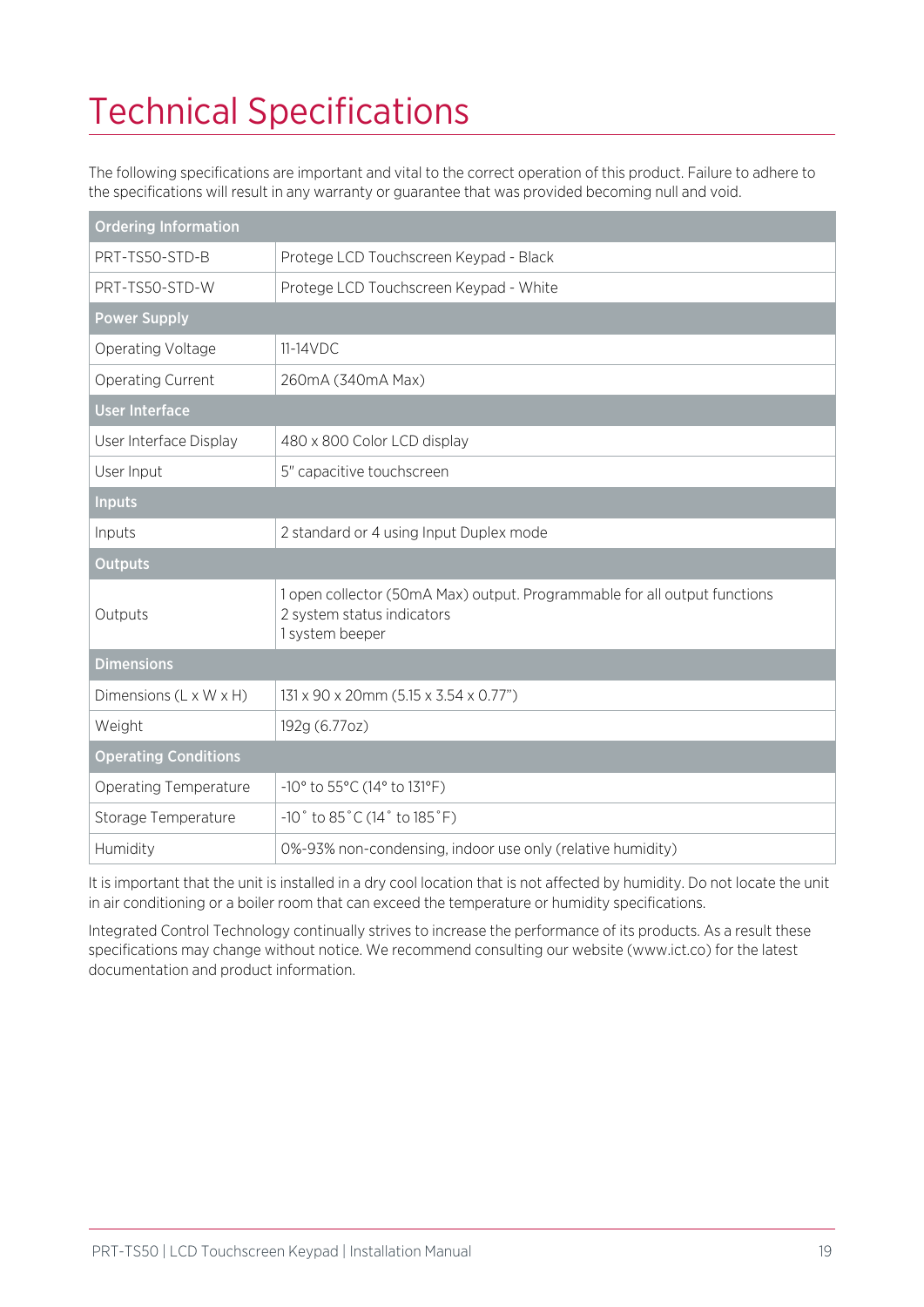## <span id="page-19-0"></span>New Zealand and Australia

#### General Product Statement

The RCM compliance label indicates that the supplier of the device asserts that it complies with all applicable standards.

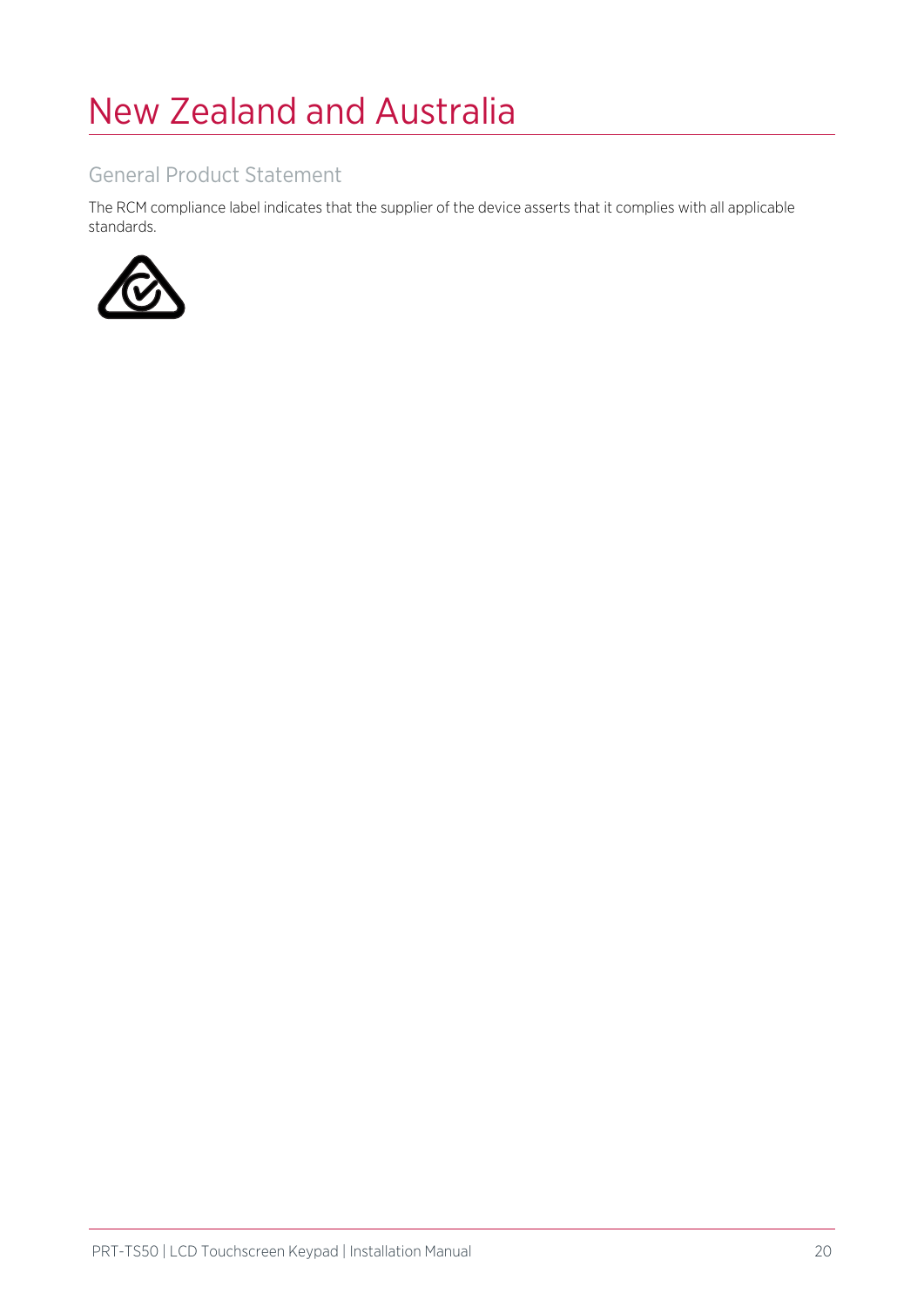## <span id="page-20-0"></span>European Standards

### CE Statement CE

Conforms where applicable to European Union (EU) Low Voltage Directive (LVD) 2014/35/EU, Electromagnetic Compatibility (EMC) Directive 2014/30/EU, Radio Equipment Directive (RED)2014/53/EU and RoHS Recast (RoHS2) Directive: 2011/65/EU + Amendment Directive (EU) 2015/863.

This equipment complies with the rules, of the Official Journal of the European Union, for governing the Self Declaration of the CE Marking for the European Union as specified in the above directive(s).



#### Information on Disposal for Users of Waste Electrical & Electronic Equipment

This symbol on the product(s) and / or accompanying documents means that used electrical and electronic products should not be mixed with general household waste. For proper treatment, recovery and recycling, please take this product(s) to designated collection points where it will be accepted free of charge.

Alternatively, in some countries you may be able to return your products to your local retailer upon purchase of an equivalent new product.

Disposing of this product correctly will help save valuable resources and prevent any potential negative effects on human health and the environment, which could otherwise arise from inappropriate waste handling.

Please contact your local authority for further details of your nearest designated collection point.

Penalties may be applicable for incorrect disposal of this waste, in accordance with your national legislation.

#### For business users in the European Union

If you wish to discard electrical and electronic equipment, please contact your dealer or supplier for further information.

#### Information on Disposal in other Countries outside the European Union

This symbol is only valid in the European Union. If you wish to discard this product please contact your local authorities or dealer and ask for the correct method of disposal.

#### EN50131 Standards

This component meets the requirements and conditions for full compliance with EN50131 series of standards for equipment classification.

EN 50131-1:2006+A2:2017, EN 50131-3:2009, EN 50131-6:2008+A1:2014, EN 50131-10:2014, EN 50136-1:2012, EN 50136-2:2013, EN 60839-11-1:2013

### Security Grade 4

Environmental Class II Equipment Class: Fixed Readers Environmental Class: IVA, IK07 SP1 (PSTN – voice protocol) SP2 (PSTN – digital protocol), SP6 (LAN – Ethernet) and DP1 (LAN – Ethernet + PSTN)

Tests EMC (operational) according to EN 55032:2015 Radiated disturbance EN 55032:2015 Power frequency magnetic field immunity tests (EN 61000-4-8)

#### EN50131

In order to comply with EN 50131-1 the following points should be noted: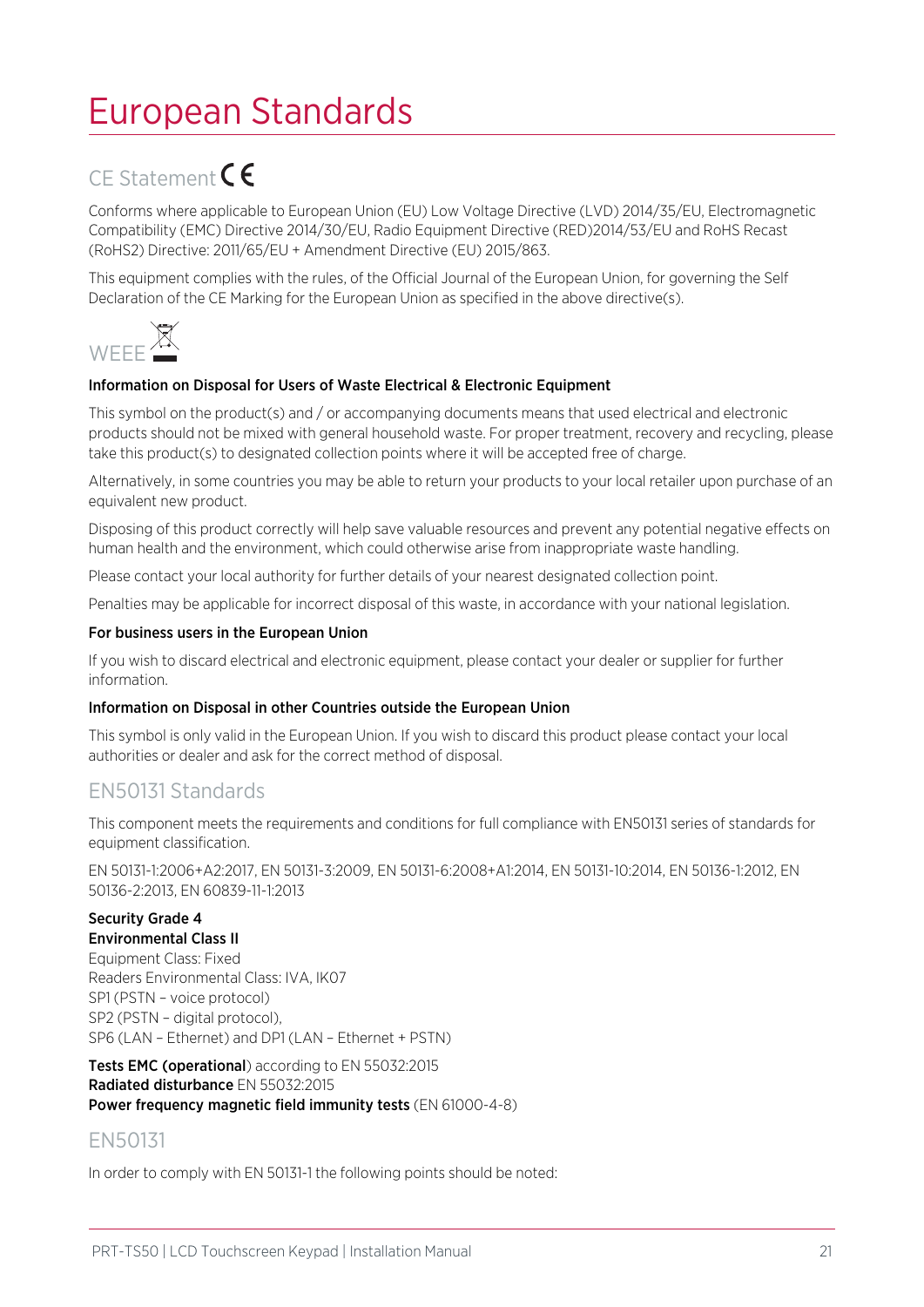- Ensure for Grade 3 or 4 compliant systems, the minimum PIN length is set for 6 digits.
- ⦁ To comply with EN 50131-1 Engineer access must first be authorized by a user, therefore Installer codes will only be accepted when the system is unset. If additional restriction is required then Engineer access may be time limited to the first 30 seconds after the system is unset.
- ⦁ Reporting delay –Violation off the entry path during the entry delay countdown will trigger a warning alarm. The warning alarm should not cause a main alarm signal and is not reported at this time. It can be signaled locally, visually and or by internal siren type. If the area is not disarmed within 30 seconds, the entry delay has expired or another instant input is violated, the main alarm will be triggered and reported.
- ⦁ To comply with EN 50131-1 neither Internals Only on Part Set Input Alarm nor Internals Only on Part Set Tamper Alarm should be selected.
- ⦁ To comply with EN 50131-1 Single Button Setting should not be selected.
- ⦁ To comply with EN 50131-1 only one battery can be connected and monitored per system. If more capacity is required a single larger battery must be used.

#### Anti Masking

To comply with EN 50131-1 Grade 3 or 4 for Anti Masking, detectors with a separate or independent mask signal should be used and the mask output should be connected to another input.

I.e. Use 2 inputs per detector. One input for alarm/tamper and one input for masking.

To comply with EN 50131-1:

- ⦁ Do not fit more than 10 unpowered detectors per input,
- ⦁ Do not fit more than one non-latching powered detector per input,
- Do not mix unpowered detectors and non-latching powered detectors on an input.

To comply with EN 50131-1 the Entry Timer should not be programmed to more than 45 seconds.

To comply with EN 50131-1 the Bell Cut-Off Time should be programmed between 02 and 15 minutes.

EN 50131-1 requires that detector activation LEDs shall only be enabled during Walk Test. This is most conveniently achieved by using detectors with a Remote LED Disable input.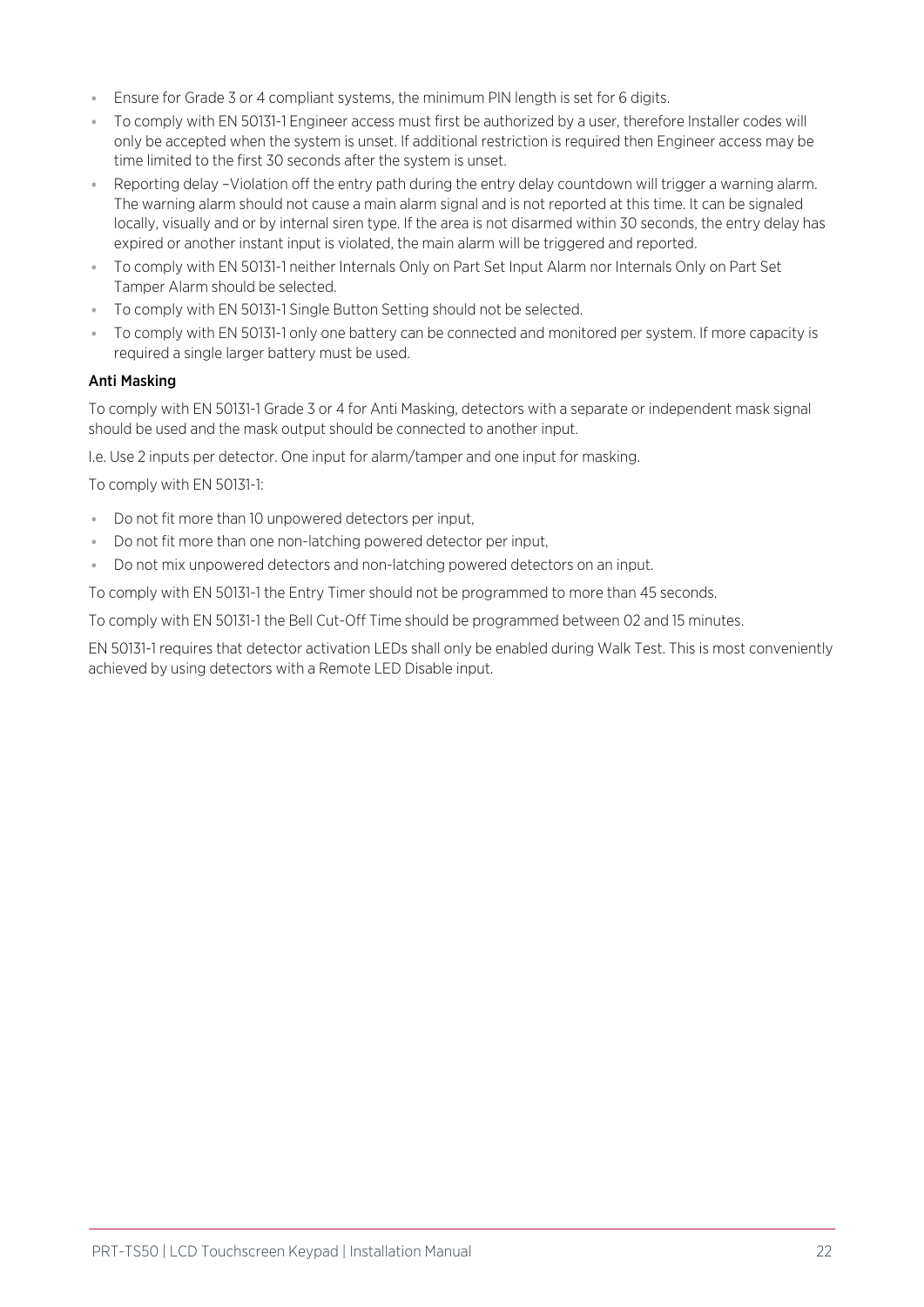# <span id="page-22-0"></span>FCC Compliance Statements

### FCC Rules and Regulations CFR 47, Part 15, Subpart A

This equipment complies with the limits for a Class A digital device, pursuant to Part 15 of the FCC rules.

Operation is subject to the following two conditions:

- ⦁ This device may not cause harmful interference.
- ⦁ This device must accept any interference received, including interference that may cause undesired operation.

NOTE: THE GRANTEE IS NOT RESPONSIBLE FOR ANY CHANGES OR MODIFICATIONS NOT EXPRESSLY APPROVED BY THE PARTY RESPONSIBLE FOR COMPLIANCE. SUCH MODIFICATIONS COULD VOID THE USER'S AUTHORITY TO OPERATE THE EQUIPMENT.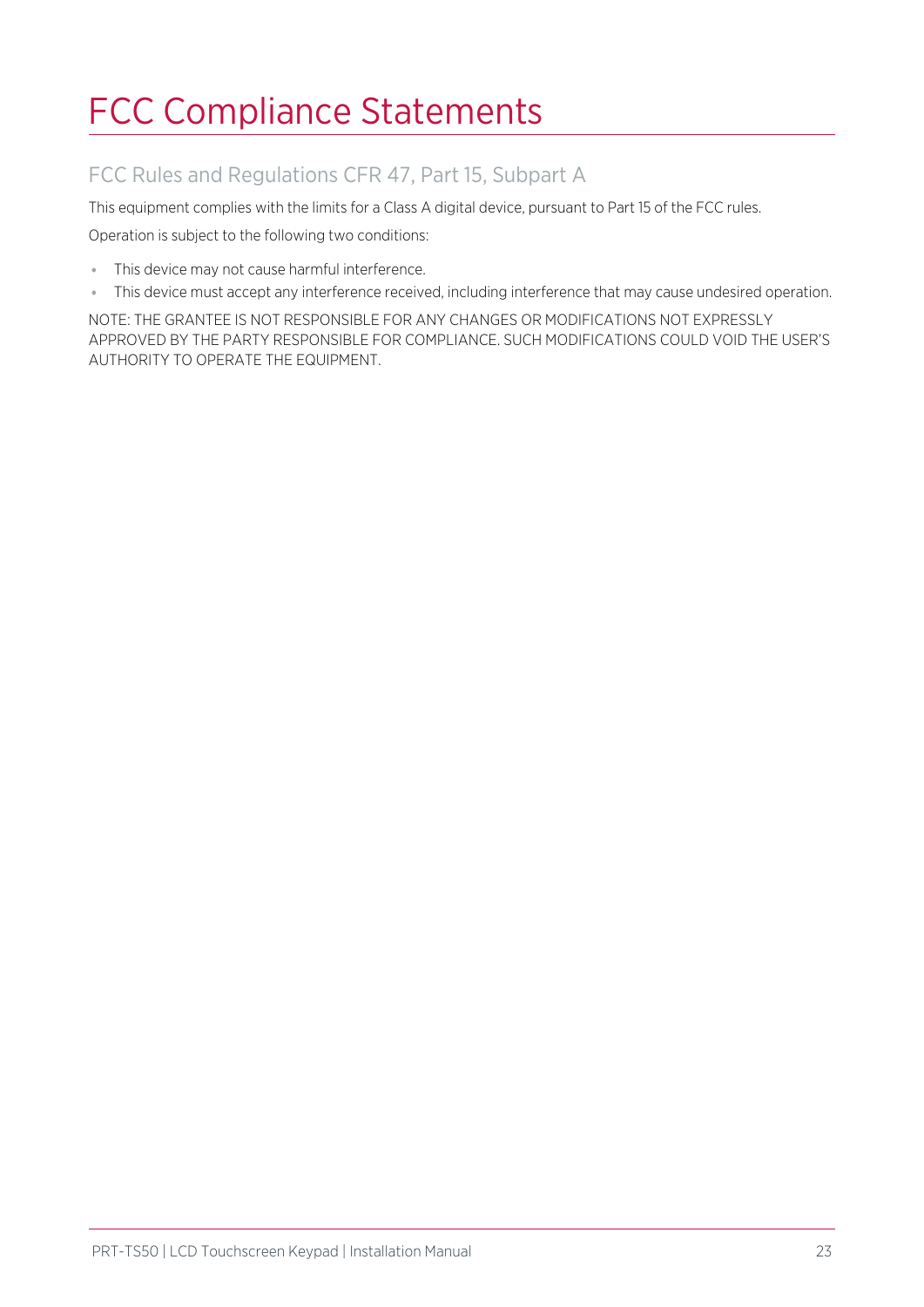## <span id="page-23-0"></span>Industry Canada Statement

### ICES-003

This is a Class A digital device that meets all requirements of the Canadian Interference Causing Equipment Regulations.

CAN ICES-3 (A)/NMB-3 (A)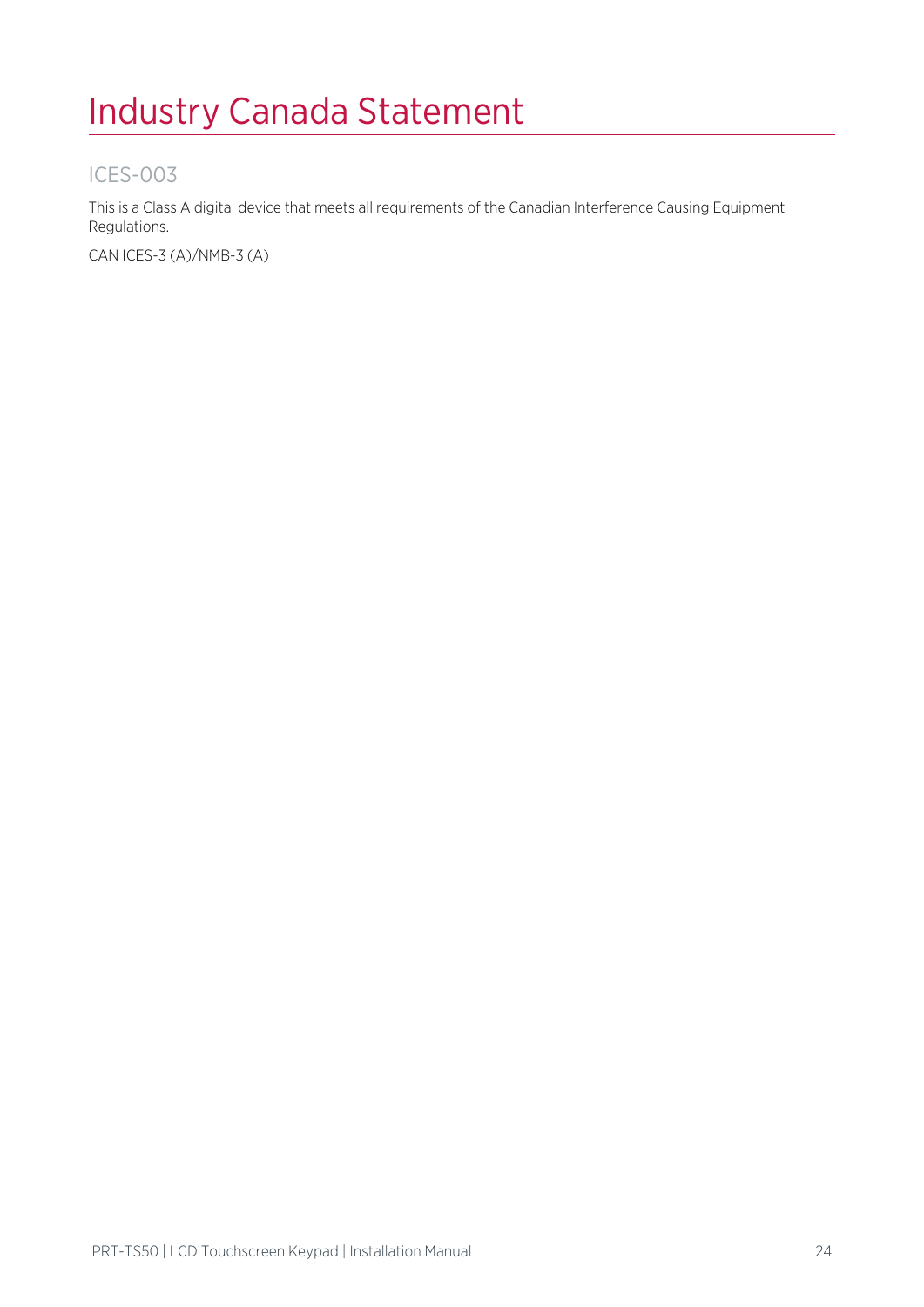# <span id="page-24-0"></span>Disclaimer and Warranty

Disclaimer: Whilst every effort has been made to ensure accuracy in the representation of this product, neither Integrated Control Technology Ltd nor its employees shall be liable under any circumstances to any party in respect of decisions or actions they may make as a result of using this information. In accordance with the ICT policy of enhanced development, design and specifications are subject to change without notice.

For warranty information, see our Standard Product [Warranty.](https://www.ict.co/Standard-Product-Warranty)